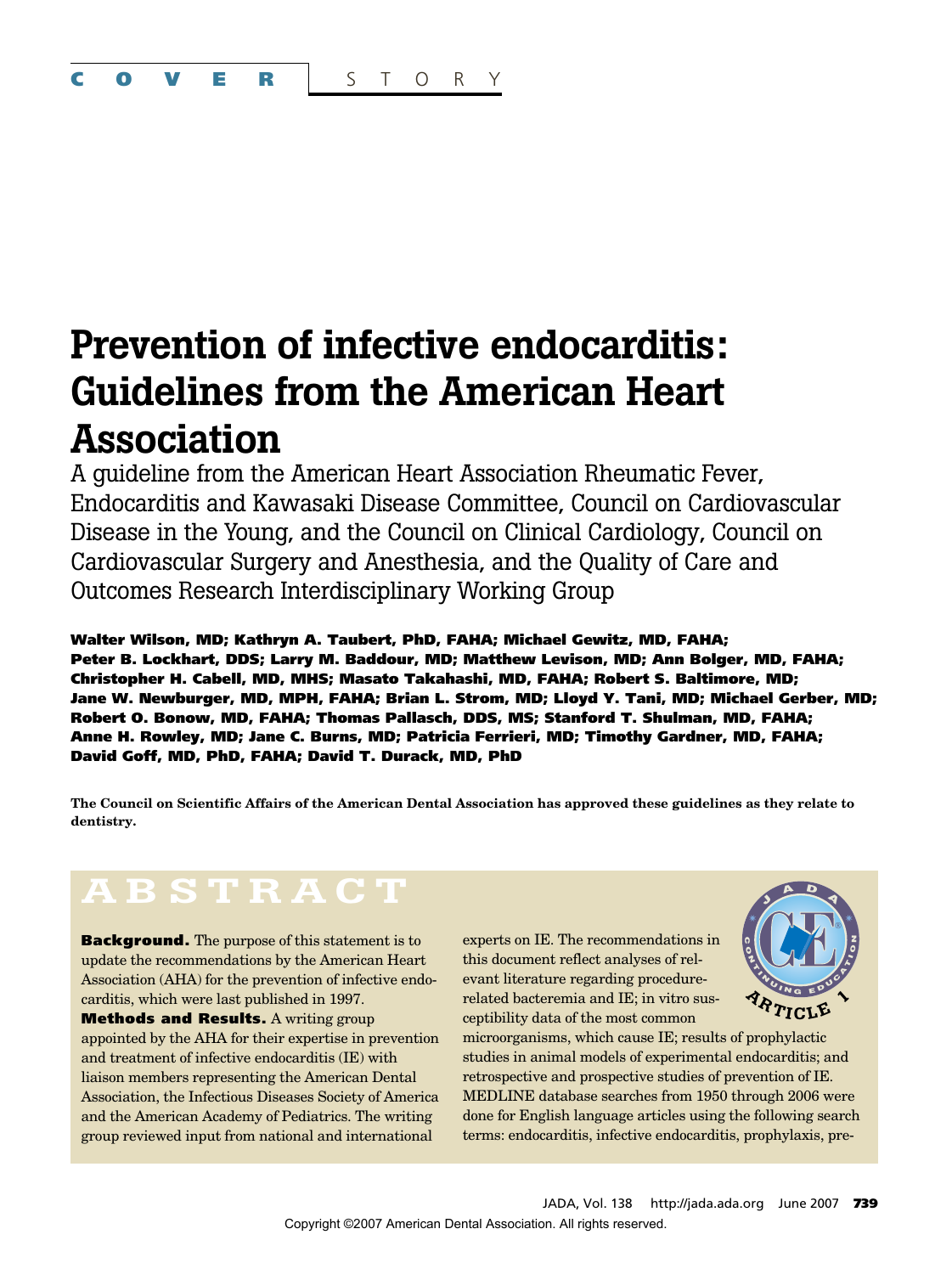vention, antibiotic, antimicrobial, pathogens, organisms, dental, gastrointestinal, genitourinary, streptococcus, enterococcus, staphylococcus, respiratory, dental surgery, pathogenesis, vaccine, immunization and bacteremia. The reference lists of the identified articles were also searched. The writing group also searched the AHA online library. The American College of Cardiology/AHA classification of recommendations and levels of evidence for practice guidelines were used. The article subsequently was reviewed by outside experts not affiliated with the writing group and by the AHA Science Advisory and Coordinating Committee.

**Conclusions.** The major changes in the updated recommendations include the following. (1) The committee concluded that only an extremely small number of cases of IE might be prevented by antibiotic prophylaxis for dental procedures even if such prophylactic therapy were 100 percent effective. (2) IE prophylaxis for dental procedures should be recommended only for patients

with underlying cardiac conditions associated with the highest risk of adverse outcome from IE. (3) For patients with these underlying cardiac conditions, prophylaxis is recommended for all dental procedures that involve manipulation of gingival tissue or the periapical region of teeth or perforation of the oral mucosa. (4) Prophylaxis is not recommended based solely on an increased lifetime risk of acquisition of IE. (5) Administration of antibiotics solely to prevent endocarditis is not recommended for patients who undergo a genitourinary or gastrointestinal tract procedure. These changes are intended to define more clearly when IE prophylaxis is or is not recommended and to provide more uniform and consistent global recommendations. **Key Words.** AHA Scientific Statements; cardiovascular disease; endocarditis; prevention; antibiotic prophylaxis.

*JADA 2007;138(6):739-60.*

**Editor's note: Of the complete text of Prevention of Infective Endocarditis: Guidelines From the American Heart Association—A Guideline From the American Heart Association Rheumatic Fever, Endocarditis and Kawasaki Disease Committee, Council on Cardiovascular Disease in the Young, and the Council on Clinical Cardiology, Council on Cardiovascular Surgery and Anesthesia, and the Quality of Care and Outcomes Research Interdisciplinary Working Group, the following text represents the portions that are pertinent to dentistry. The American Dental Association Council on Scientific Affairs has approved these guidelines as they relate to dentistry. These guidelines have been endorsed by the Infectious Diseases Society of America and by the Pediatric Infectious Diseases Society.**

**Throughout this article, readers will see references to gastrointestinal, genitourinary and respiratory tract procedures; surgical procedures that involve infected skin, skin structures or musculoskeletal tissue; and some types of cardiac surgery. Reference to these conditions has been retained in this version of the American Heart Association (AHA) antibiotic prophylaxis recommendations directed toward dentistry because of the historical context of their inclusion by the AHA. However, the sections of the original AHA Prevention of Infective Endocarditis Guidelines that go into detail on these conditions have been removed from this article. Interested readers should consult the complete AHA Guidelines available at "http:// circ.ahajournals.org/cgi/reprint/CIRCULATIONAHA. 106.183095".**

**Finally, readers should note that For the Dental Patient (page 920) is a patient-directed summary of the** **new guidelines that may be helpful in educating patients about the changes.**

Infective endocarditis (IE) is an uncomm<br>but life-threatening infection. Despite<br>advances in diagnosis, antimicrobial<br>therapy, surgical techniques and manag<br>ment of complications, patients with IE<br>still have substantial mo nfective endocarditis (IE) is an uncommon but life-threatening infection. Despite advances in diagnosis, antimicrobial therapy, surgical techniques and management of complications, patients with IE related to this condition. Since the last American Heart Association (AHA) publication on prevention of IE in  $1997<sup>1</sup>$  many authorities, societies and the conclusions of published studies have questioned the efficacy of antimicrobial prophylaxis to prevent IE in patients who undergo a dental, gastrointestinal (GI) or genitourinary (GU) tract procedure and have suggested that the AHA guidelines should be revised.<sup>2-5</sup> Members of the Rheumatic Fever, Endocarditis, and Kawasaki Disease Committee of the AHA

**ABBREVIATION KEY. ACC:** American College of Cardiology. **ADA:** American Dental Association. **AHA:** American Heart Association. **CHD:** Congenital heart disease. **FimA:** Fimbrial adhesion protein. **GI:** Gastrointestinal. **GU:** Genitourinary. **IE:** Infective endocarditis. **LOE:** Level of evidence. **MVP:** Mitral valve prolapse. **NBTE:** Nonbacterial thrombotic endocarditis. **PVE:** Prosthetic valve endocarditis. **RHD:** Rheumatic heart disease.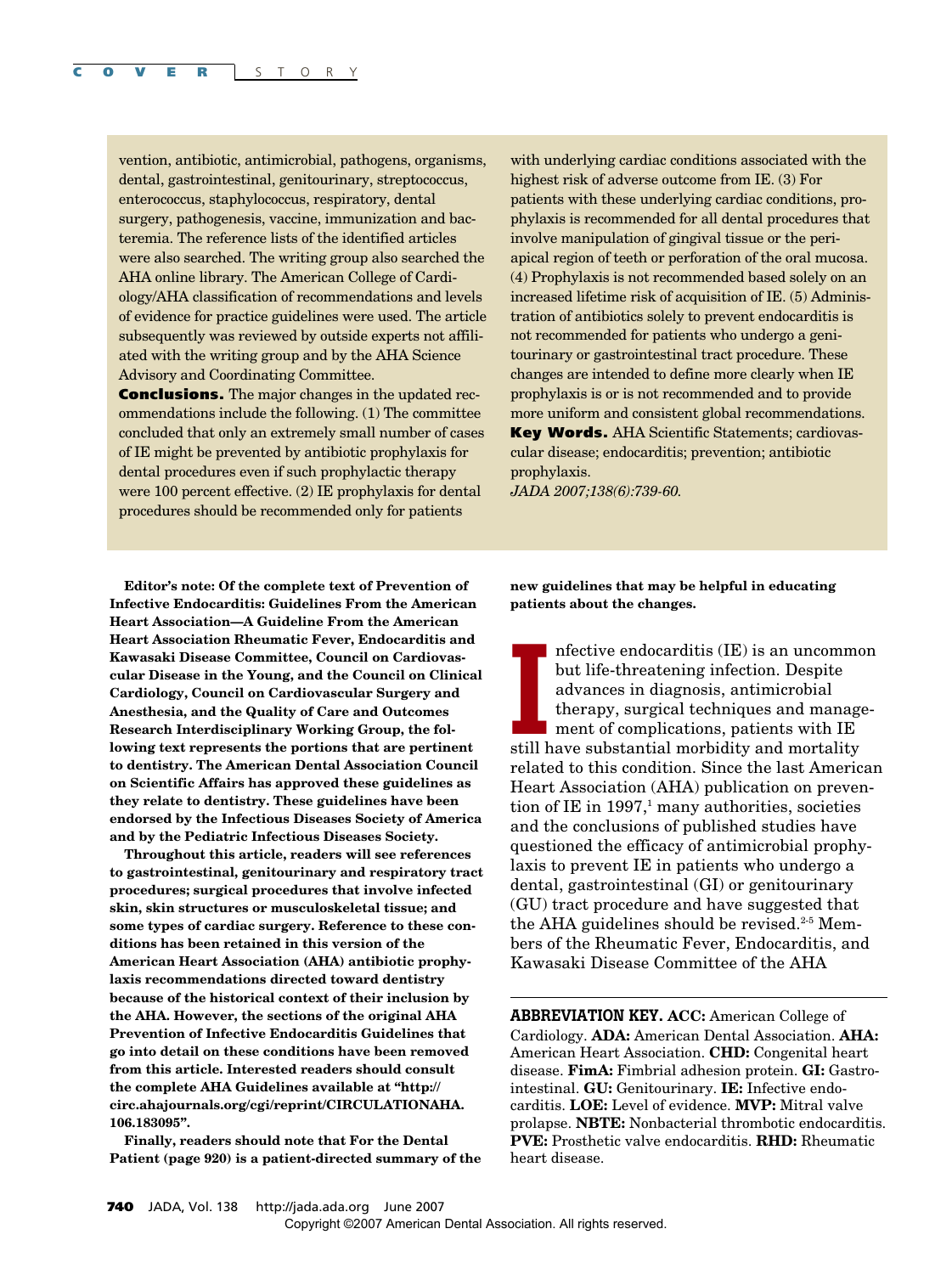Council on Cardiovascular Disease in the Young (the Committee), and a national and international group of experts on IE extensively reviewed data published on the prevention of IE. The revised guidelines for IE prophylaxis are the subject of this report.

The writing group was charged with the task of performing an assessment of the evidence and giving a classification of recommendations and a level of evidence (LOE) to each recommendation. The American College of Cardiology (ACC)/AHA classification system was used  $(Box 1)$ .<sup>6</sup>

### **HISTORY OF AMERICAN HEART ASSOCIATION STATEMENTS ON PREVENTION OF INFECTIVE ENDOCARDITIS**

The AHA has made recommendations for the prevention of IE for more than 50 years. In 1955, the first AHA document was published in Circulation.7 Table 1 shows a summary of the documents published from 1955 through 1997.1,7-14 The 1960 document called attention to the possible emergence of penicillin-resistant oral microflora as a result of prolonged therapy for prevention of IE, and pediatric patients were included for the first time.9 Chloramphenicol was recommended for patients allergic to penicillin. In 1965, the Committee published for the first time a document devoted solely to the prophylaxis of IE and recognized the importance of enterococci after GI or GU tract procedures.<sup>10</sup> The revised recommendations published in 1972 were endorsed for the first time by the American Dental Association (ADA) and emphasized the importance of mainteviding clear lists of procedures for which prophylaxis was and was not recommended and reduced postprocedure prophylaxis for dental, GI and GU tract procedures to only one oral or parenteral dose.13 In 1990, a more complete list of cardiac conditions and dental or surgical procedures for which prophylaxis was and was not recommended was provided.<sup>14</sup> These previous recommendations recognized the potential medicolegal risks associated with IE prophylaxis and suggested that the recommendations were intended to serve as a guideline, not as established standard of care. The most recent AHA document on IE prophylaxis was published in  $1997<sup>1</sup>$ . The 1997 document stratified cardiac conditions into high-, moderateand low-risk (negligible risk) categories with prophylaxis not recommended for the low-risk group.1 An even more detailed list of dental, respiratory, GI and GU tract procedures for which prophylaxis was and was not recommended was provided. The 1997 document was notable for its acknowledgment that most cases of IE are not attributable to an invasive procedure but rather are the result of randomly occurring bacteremias from routine daily activities and for acknowledging possible IE prophylaxis failures.

### **RATIONALE FOR REVISING THE 1997 DOCUMENT**

It is clear from the above chronology that the AHA guidelines for IE prophylaxis have been in a process of evolution for more than 50 years. The rationale for prophylaxis was based largely on expert opinion and what seemed to be a rational and prudent attempt to prevent a life-threatening

nance of good oral hygiene.<sup>11</sup> This version introduced a recommendation for ampicillin in patients undergoing a GI or GU tract procedure. The 1977 revisions categorized both patients and procedures into high- and low-risk groups.<sup>12</sup> This resulted in complex tables with many footnotes. The duration of postprocedure therapy was reduced from two days to two doses. The 1984 recommendations attempted to simplify prophylactic regimens by pro-

### **BOX 1**

### **Classification of recommendations and levels of evidence.\***

#### **CLASSIFICATION OF RECOMMENDATIONS**

| Class I    | Conditions for which there is evidence and/or general agreement that    |
|------------|-------------------------------------------------------------------------|
|            | a given procedure or treatment is useful and effective                  |
| Class II   | Conditions for which there is conflicting evidence and/or a divergence  |
|            | of opinion about the usefulness or efficacy of a procedure or treatment |
| Hа         | Weight of evidence/opinion is in favor of usefulness/efficacy           |
| <b>IIb</b> | Usefulness/efficacy is less well-established by evidence/opinion        |
| Class III  | Conditions for which there is evidence and/or general agreement that    |
|            | the procedure or treatment is not useful or effective and, in some      |
|            | cases, may be harmful                                                   |
|            |                                                                         |
|            |                                                                         |

- **LEVEL OF EVIDENCE**<br>A Data derived A Data derived from multiple randomized clinical trials or meta-analysis B Data derived from a single randomized trial or from nonrandomized sti B Data derived from a single randomized trial or from nonrandomized studies<br>C Only consensus opinion of experts, case studies or standard of care
- Only consensus opinion of experts, case studies or standard of care

\* Adapted from the American College of Cardiology Foundation and American Heart Association Task Force on Practice Guidelines.<sup>6</sup>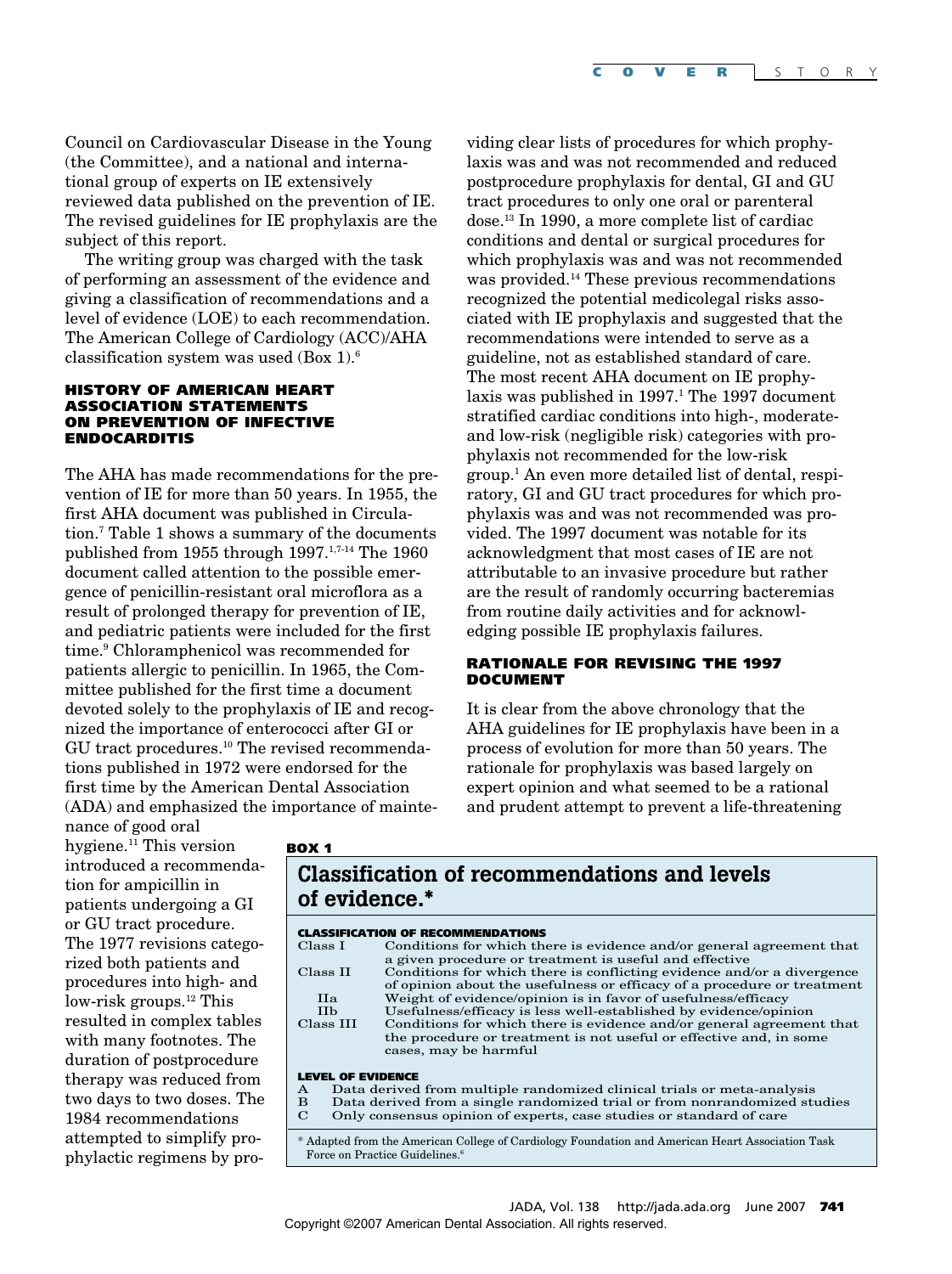### **TABLE 1**

# **Summary of nine iterations of American Heart Association–recommended antibiotic regimens from 1955 to 1997 for dental/ respiratory tract procedures.**

| <b>YEAR</b>                                                                                                                                                                                              | <b>PRIMARY REGIMENS FOR DENTAL PROCEDURES</b>                                                                                                                                                                                                                                                                                                                         |  |  |
|----------------------------------------------------------------------------------------------------------------------------------------------------------------------------------------------------------|-----------------------------------------------------------------------------------------------------------------------------------------------------------------------------------------------------------------------------------------------------------------------------------------------------------------------------------------------------------------------|--|--|
| 19557                                                                                                                                                                                                    | Aqueous penicillin $600,000$ units IM <sup><math>\dagger</math></sup> and procaine penicillin<br>in oil containing 2 percent aluminum monostearate 600,000<br>U IM administered 30 minutes before the operative<br>procedure.                                                                                                                                         |  |  |
| 19578                                                                                                                                                                                                    | For two days before surgery, penicillin 200,000 to 250,000 U<br>by mouth four times per day. On day of surgery, penicillin<br>200,000 to 250,000 U by mouth four times per day and<br>aqueous penicillin 600,000 U with procaine penicillin<br>600,000 U IM 30 to 60 minutes before surgery. For two days<br>after, 200,000 to 250,000 U by mouth four times per day. |  |  |
| 1960 <sup>9</sup>                                                                                                                                                                                        | Step I: prophylaxis two days before surgery with procaine<br>penicillin 600,000 U IM on each day.<br>Step II: day of surgery: procaine penicillin 600,000 U IM<br>supplemented by crystalline penicillin 600,000 U IM one<br>hour before surgical procedure.<br>Step III: for two days after surgery: procaine penicillin<br>600,000 U IM each day.                   |  |  |
| 196510                                                                                                                                                                                                   | Day of procedure: Procaine penicillin 600,000 U,<br>supplemented by crystalline penicillin 600,000 U IM one<br>to two hours before the procedure.<br>For two days after procedure: procaine penicillin 600,000 U<br>IM each day.                                                                                                                                      |  |  |
| 197211                                                                                                                                                                                                   | Procaine penicillin G 600,000 U mixed with crystalline<br>penicillin G 200,000 U IM one hour before procedure and<br>once daily for the two days after the procedure.                                                                                                                                                                                                 |  |  |
| 197712                                                                                                                                                                                                   | Aqueous crystalline penicillin G 1,000,000 U IM mixed with<br>procaine penicillin G 600,000 U IM. Give 30 minutes to<br>one hour before procedure and then give penicillin V 500<br>milligrams orally every two hours for eight doses.                                                                                                                                |  |  |
| 198413                                                                                                                                                                                                   | Penicillin V 2 grams orally one hour before; then<br>1 g six hours after initial dose.                                                                                                                                                                                                                                                                                |  |  |
| 199014                                                                                                                                                                                                   | Amoxicillin 3 g orally one hour before procedure; then<br>1.5 g six hours after initial dose.                                                                                                                                                                                                                                                                         |  |  |
| 19971                                                                                                                                                                                                    | Amoxicillin 2 g orally one hour before procedure.                                                                                                                                                                                                                                                                                                                     |  |  |
| * These regimens were for adults and represented the initial regimen listed in each ver-<br>sion of the recommendations. In some versions, more than one regimen was included.<br>† IM: Intramuscularly. |                                                                                                                                                                                                                                                                                                                                                                       |  |  |

infection. On the basis of the ACC and AHA Task Force on Practice Guidelines' evidence-based grading system for ranking recommendations, the recommendations in the AHA documents published during the last 50 years would be class IIb, LOE C. Accordingly, the basis for recommendations for IE prophylaxis was not well-established, and the quality of evidence was limited to a few case-control studies or was based on expert opinion, clinical experience and descriptive studies, which used surrogate measures of risk.

Over the years, other international societies have published recommendations and guidelines

for the prevention of IE. $^{15,16}$  Recently, the British Society for Antimicrobial Chemotherapy issued new IE prophylaxis recommendations.<sup>16</sup> This group now recommends prophylaxis before dental procedures only for patients who have a history of previous IE or who have had cardiac valve replacement or surgically constructed pulmonary shunts or conduits.

Fundamental underlying principles that drove the formulation of the AHA guidelines and the nine previous AHA documents were that (1) IE is an uncommon but life-threatening disease and prevention is preferable to treatment of established infection; (2) certain underlying cardiac conditions predispose to IE; (3) bacteremia with organisms known to cause IE occurs commonly in association with invasive dental, GI or GU tract procedures; (4) antimicrobial prophylaxis was proven to be effective for prevention of experimental IE in animals; and (5) antimicrobial prophylaxis was thought to be effective in humans for prevention of IE associated with dental, GI or GU tract procedures. The Committee believes that of these five underlying principles, the first four are valid and have not changed during the past 30 years. Numerous publications questioned the validity of the fifth principle and suggested revision of the guidelines, primarily for reasons shown in Box 2.

Another reason that led the Committee to revise the 1997 document was that over the past 50 years, the AHA guidelines on prevention of IE became

overly complicated, making it difficult for patients and health care providers to interpret or remember specific details, and they contained ambiguities and some inconsistencies in the recommendations. The decision to substantially revise the 1997 document was not taken lightly. The present revised document was not based on the results of a single study but rather on the collective body of evidence published in numerous studies over the past two decades. The Committee sought to construct the present recommendations such that they would be in the best interest of patients and providers, would be reasonable and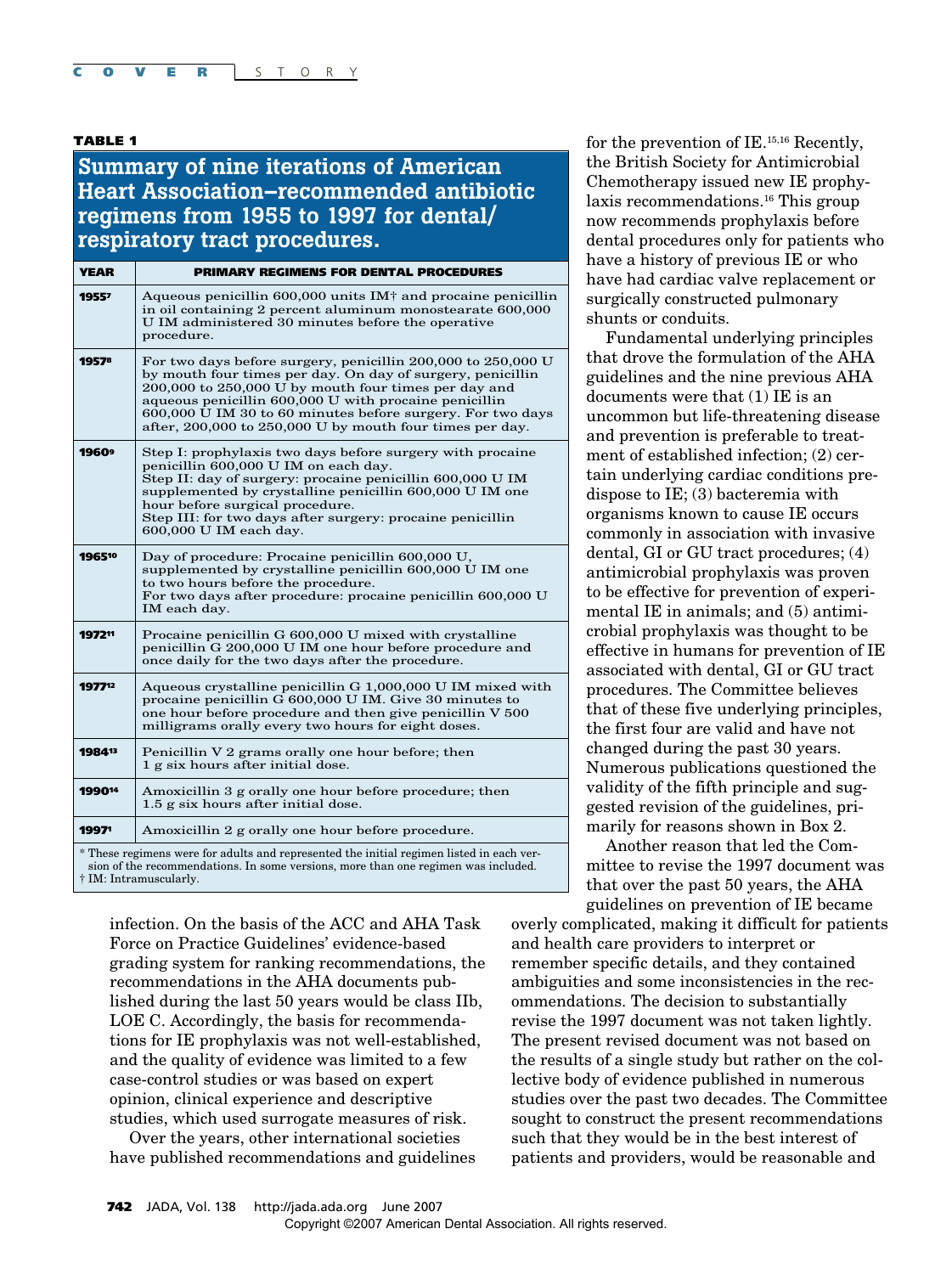prudent, and would represent the conclusions of published studies and the collective wisdom of many experts on IE and relevant national and international societies.

### **POTENTIAL CONSEQUENCES OF SUBSTANTIVE CHANGES IN RECOMMENDATIONS**

Substantive changes in recommendations could (1) violate long-standing expectations and practice patterns, (2) make fewer patients eligible for IE prophylaxis, (3) reduce malpractice claims related to IE prophylaxis and (4) stimulate prospective studies on IE prophylaxis. The Committee and Ashrafian and Bogle<sup>17</sup> recognize that substantive changes in IE prophylaxis guidelines may violate long-standing expectations of and practice patterns by patients and health care providers. The Committee recognizes that these new recommendations may cause concern among patients who have previously taken antibiotic prophylaxis to prevent IE before dental or other procedures and are now advised that such prophylaxis is unnecessary. Box 2 includes the main talking points that may be helpful for clinicians in re-educating their patients regarding these changes. To recommend such changes demands due diligence and critical analysis. For 50 years, since the publication of the first AHA guidelines on the prevention of  $IE^{\tau}$  patients and health care providers assumed that antibiotics administered in association with a bacteremia-producing procedure effectively prevented IE in patients with underlying cardiac risk factors. Patients were educated about bacteremia-producing procedures and risk factors for IE, and they expected to receive antibiotic prophylaxis; health care providers, especially dentists, were expected to

professional and legal responsibility to protect their patients from IE that might result from a procedure. On the basis of recommendations in this revised document, substantially fewer patients will be recommended for IE prophylaxis.

Cases of IE either temporally or remotely associated with an invasive procedure, especially a dental procedure, have frequently been the basis for malpractice claims against health care providers. Unlike many other infections for which there is conclusive evidence for the efficacy of preventive therapy, the prevention of IE is not a precise science. Because previously published AHA guidelines for the prevention of IE contained ambiguities and inconsistencies and often were based on minimal published data or expert opinion, they were subject to conflicting interpretations among patients, health care providers and the legal system about patient eligibility for prophylaxis and whether there was strict adherence by health care providers to AHA recommendations for prophylaxis. This document is intended to identify which, if any, patients may possibly benefit from IE prophylaxis and to define, to the extent possible, which dental procedures should have prophylaxis in this select group of patients. Accordingly, the Committee hopes that this document will result in greater clarity for patients, health care providers and consulting professionals.

The Committee believes that recommendations for IE prophylaxis must be evidence-based. A placebo-controlled, multicenter, randomized, double-blinded study to evaluate the efficacy of IE prophylaxis in patients who undergo a dental, GI or GU tract procedure has not been done. Such a study would require a large number of patients

administer them. Patients with underlying cardiac conditions that have a lifetime risk of acquisition of IE, such as mitral valve prolapse (MVP), had a sense of reassurance and comfort that antibiotics administered in association with a dental procedure was effective and usually safe to prevent IE. Health care providers, especially dentists, felt a sense of obligation and

### **BOX 2**

# **Primary reasons for revision of the infective endocarditis prophylaxis guidelines.**

- Infective endocarditis (IE) is much more likely to result from frequent exposure to random bacteremias associated with daily activities than from bacteremia caused by a dental, gastrointestinal (GI) tract or genitourinary (GU) tract procedure
- **Prophylaxis may prevent an exceedingly small number of cases of IE, if any, in** people who undergo a dental, GI tract or GU tract procedure
- $\blacksquare$  The risk of antibiotic-associated adverse events exceeds the benefit, if any, from prophylactic antibiotic therapy
- Maintenance of optimal oral health and hygiene may reduce the incidence of bacteremia from daily activities and is more important than prophylactic antibiotics for a dental procedure to reduce the risk of IE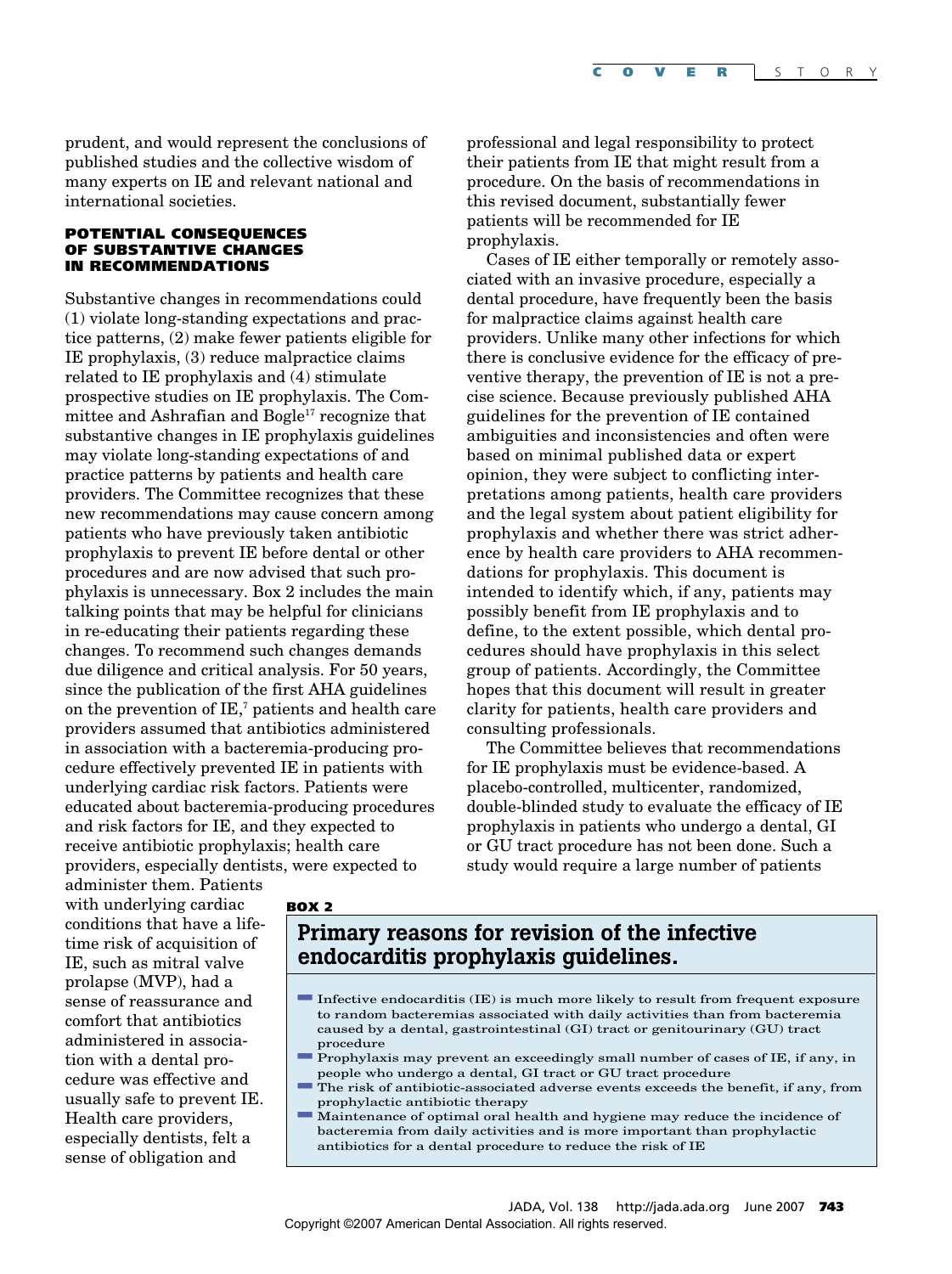per treatment group and standardization of the specific invasive procedures and the patient populations. This type of study would be necessary to answer definitively long-standing unresolved questions regarding the efficacy of IE prophylaxis. The Committee hopes that this revised document will stimulate additional studies on the prevention of IE. Future published data will be reviewed carefully by the AHA Rheumatoid Fever, Endocarditis and Kawasaki Disease Committee, and other societies, and further revisions to the current document will be based on relevant studies.

### **PATHOGENESIS OF INFECTIVE ENDOCARDITIS**

The development of IE is the net result of the complex interaction between the bloodstream pathogen with matrix molecules and platelets at sites of endocardial cell damage. In addition, many of the clinical manifestations of IE emanate from the host's immune response to the infecting microorganism. The following sequence of events is thought to result in IE: formation of nonbacterial thrombotic endocarditis (NBTE) on the surface of a cardiac valve or elsewhere that endothelial damage occurs, bacteremia, adherence of the bacteria in the bloodstream to NBTE and proliferation of bacteria within a vegetation.

**Formation of NBTE.** Turbulent blood flow produced by certain types of congenital or acquired heart disease, such as flow from a highto a low-pressure chamber or across a narrowed orifice, traumatizes the endothelium. This creates a predisposition for deposition of platelets and fibrin on the surface of the endothelium, which results in NBTE. Invasion of the bloodstream with a microbial species that has the pathogenic potential to colonize this site can then result in IE.

**Transient bacteremia.** Mucosal surfaces are populated by a dense endogenous microflora. Trauma to a mucosal surface, particularly the gingival crevice around teeth, oropharynx, GI tract, urethra or vagina, releases many different microbial species transiently into the blood stream. Transient bacteremia caused by viridans group streptococci and other oral microflora occurs commonly in association with dental extractions or other dental procedures or with routine daily activities. Although controversial, the frequency and intensity of the resulting bacteremias are believed to be related to the nature and magnitude of the tissue trauma, the density

of the microbial flora and the degree of inflammation or infection at the site of trauma. The microbial species entering the circulation depends on the unique endogenous microflora that colonizes the particular traumatized site.

**Bacterial adherence.** The ability of various microbial species to adhere to specific sites determines the anatomical localization of infection caused by these microorganisms. Mediators of bacterial adherence serve as virulence factors in the pathogenesis of IE. Numerous bacterial surface components present in streptococci, staphylococci and enterococci have been shown in animal models of experimental endocarditis to function as critical adhesins. Some viridans group streptococci contain a fimbrial adhesion protein (FimA), which is a lipoprotein receptor antigen I that serves as a major adhesin to the fibrin platelet matrix of NBTE.18 Staphylococcal adhesins function in at least two ways. In one, microbial surface components recognizing adhesive matrix molecules facilitate the attachment of staphylococci to human extracellular matrix proteins and to medical devices, which become coated with matrix proteins after implantation. In the other, bacterial extracellular structures contribute to the formation of biofilm, which forms on the surface of implanted medical devices. In both cases, staphylococcal adhesins are important virulence factors.

Both FimA and staphylococcal adhesins are immunogenic in experimental infections. Vaccines prepared against FimA and staphylococcal adhesins provide some protective effect in experimental endocarditis caused by viridans group streptococci and staphylococci.<sup>19,20</sup> The results of these experimental studies are highly intriguing, because the development of an effective vaccine for use in humans to prevent viridans group streptococcal or staphylococcal IE would be of major importance.

**Proliferation of bacteria within a vegetation.** Microorganisms adherent to the vegetation stimulate further deposition of fibrin and platelets on their surface. Within this secluded focus, the buried microorganisms multiply as rapidly as do bacteria in broth cultures to reach maximal microbial densities of  $10^8$  to  $10^{11}$  colonyforming units (CFUs) per gram of vegetation within a short time on the left side of the heart, apparently uninhibited by host defenses in leftsided lesions. Right-sided vegetations have lower bacterial densities, which may be the consequence of host defense mechanisms active at this site,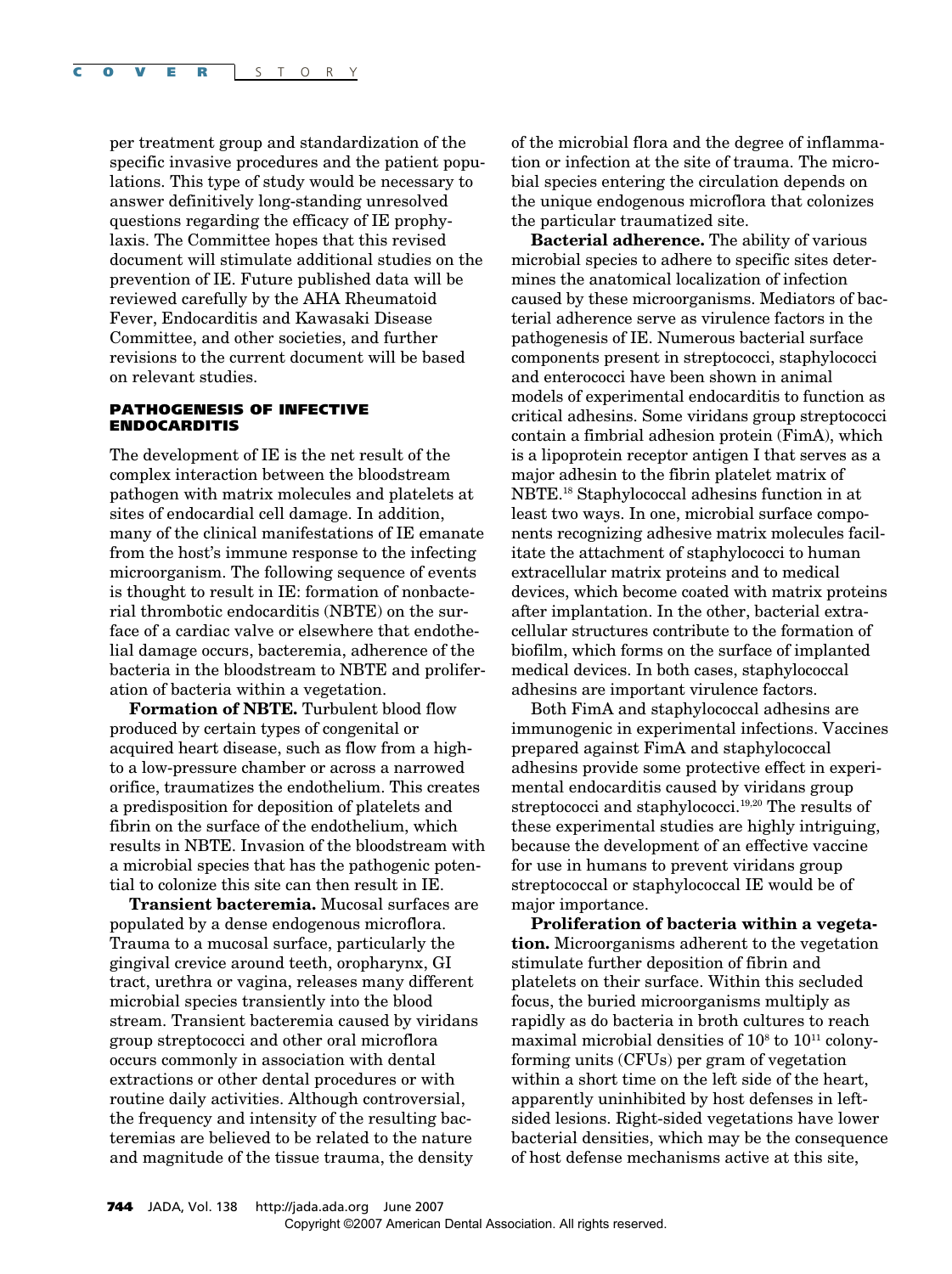such as polymorphonuclear activity or plateletderived antibacterial proteins. More than 90 percent of the microorganisms in mature left- or right-sided valvular vegetations are metabolically inactive, rather than in an active growth phase, and are, therefore, less responsive to the bactericidal effects of antibiotics.21

### **RATIONALE FOR OR AGAINST PROPHYLAXIS OF INFECTIVE ENDOCARDITIS**

**Historical background.** Viridans group streptococci are part of the normal skin, oral, respiratory and GI tract flora, and they cause at least 50 percent of cases of community-acquired native valve IE not associated with intravenous drug use. $22$ 

More than a century ago, the oral cavity was recognized as a potential source of the bacteremia that caused viridans group streptococcal IE. In 1885, Osler<sup>23</sup> noted an association between bacteremia from surgery and IE. Okell and  $Elliot^{24}$ in 1935 reported that 11 percent of patients with poor oral hygiene had positive blood cultures with viridans group streptococci, and that 61 percent of patients had viridans group streptococcal bacteremia with dental extraction.

As a result of these early and subsequent studies, during the past

50 years the AHA guidelines recommended antimicrobial prophylaxis to prevent IE in patients with underlying cardiac conditions who underwent bacteremia-producing procedures based on the following factors: (1) bacteremia causes endocarditis; (2) viridans group streptococci are part of the normal oral flora and enterococci are part of the normal GI and GU tract flora; (3) these microorganisms were usually susceptible to antibiotics recommended for prophylaxis; (4) antibiotic prophylaxis prevents viridans group streptococcal or enterococcal experimental endocarditis in animals; (5) a large number of poorly documented case reports implicated a dental procedure as a cause of IE;  $(6)$  in some cases, there was a temporal relationship between a dental procedure and the onset of symptoms of IE; (7) an awareness of bacteremia caused by viridans group streptococci associated with a dental procedure exists; (8) the risk of significant adverse reactions to an antibiotic is low in an individual

**The large majority of published studies have focused on dental procedures as a cause of infective endocarditis and the use of prophylactic antibiotics to prevent infective endocarditis in patients at risk.**

patient; and (9) morbidity and mortality of IE are high. Most of these factors remain valid, but collectively they do not compensate for the lack of published data that demonstrate a benefit from prophylaxis.

**Bacteremia-producing dental procedures.** The large majority of published studies have focused on dental procedures as a cause of IE and the use of prophylactic antibiotics to prevent IE in patients at risk. Few data exist on the risk of or prevention of IE associated with a GI or GU tract procedure. Accordingly, the Committee undertook a critical analysis of published data in the context of the historical rationale for recommending antibiotic prophylaxis for IE before a dental procedure. The following factors were considered: (1)

> frequency, nature, magnitude and duration of bacteremia associated with dental procedures; (2) impact of dental disease, oral hygiene and type of dental procedure on bacteremia; (3) impact of antibiotic prophylaxis on bacteremia from a dental procedure; and (4) the exposure over time of frequently occurring bacteremia from routine daily activities compared with bacteremia from various dental procedures.

*Frequency, nature, magnitude and duration of bacteremia associated with a dental procedure.* Transient bacteremia is common

with manipulation of the teeth and periodontal tissues, and there is a wide variation in reported frequencies of bacteremia in patients resulting from dental procedures: tooth extraction (10-100 percent), periodontal surgery (36-88 percent), scaling and root planing (8-80 percent), teeth cleaning (up to 40 percent), rubber dam matrix/wedge placement (9-32 percent) and endodontic procedures (up to 20 percent). $25-31$ Transient bacteremia also occurs frequently during routine daily activities unrelated to a dental procedure: tooth brushing and flossing (20-68 percent), use of wooden toothpicks (20-40 percent), use of water irrigation devices (7-50 percent) and chewing food (7-51 percent).<sup>27-30,32-37</sup> Considering that the average person living in the United States has fewer than two dental visits per year, the frequency of bacteremia from routine daily activities is far greater.

There has been a disproportionate focus on the frequency of bacteremia associated with dental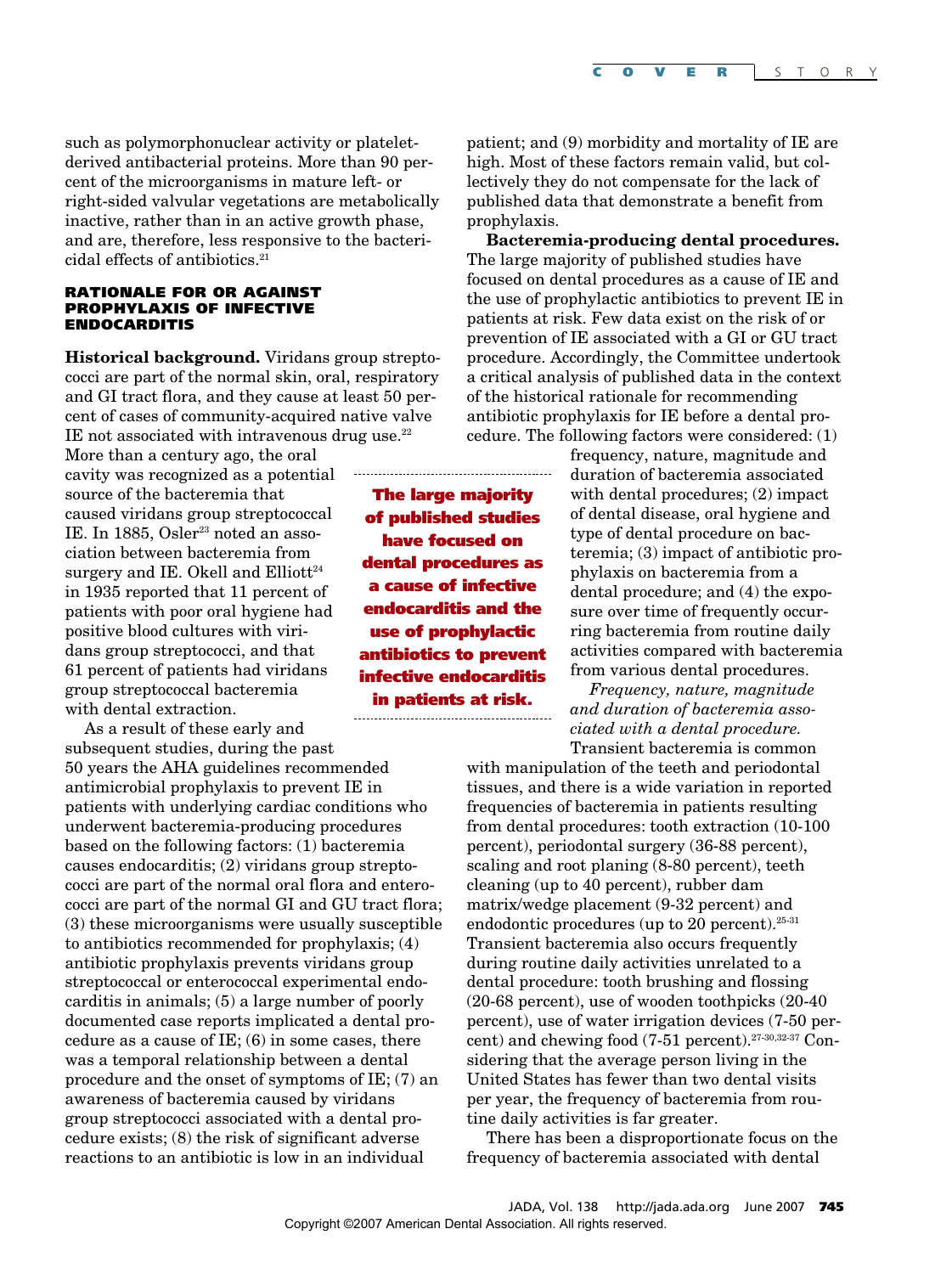# **A legal perspective on antibiotic prophylaxis**

### **American Dental Association Division of Legal Affairs**

**Editor's note:** The following statement from the American Dental Association's Division of Legal Affairs is intended as a companion to "Prevention of Infective Endocarditis: Guidelines From the American Heart Association— A Guideline From the American Heart Association Rheumatic Fever, Endocarditis and Kawasaki Disease Committee, Council on Cardiovascular Disease in the Young, and the Council on Clinical Cardiology, Council on Cardiovascular Surgery and Anesthesia, and the Quality of Care and Outcomes Research Interdisciplinary Working Group" (JADA 2007; 138(6):739-60). When referring to the 2007 American Heart Association Guidelines, readers also should consult this sidebar.

**THE 2007 American Heart Association**<br>
(AHA) Guidelines is a departure<br>
from past AHA recommendations.<br>
The AHA states that the 2007 Guide<br>
lines were developed through an evi-<br>
dence-based approach and were written in an (AHA) Guidelines is a departure from past AHA recommendations. The AHA states that the 2007 Guidelines were developed through an eviattempt to reduce ambiguities about who might be eligible for antibiotic prophylaxis and under what conditions, as well as what antibiotics to use.

The American Dental Association always recommends that a dentist exercise his or her independent professional judgment in applying any guideline as necessary in any clinical situation. Nevertheless, dentists should be aware that, while the precise standard of care may vary from state to state, these guidelines likely will be cited in any malpractice litigation as some evidence of the standard of care.

But what should the dentist do if the patient brings to the appointment a recommendation for antibiotic prophylaxis from his or her physician with which the dentist disagrees? The courts recognize that each independent professional ultimately is responsible for his or her own treatment decisions. Nevertheless, the goal should be consensus among the professionals involved. To reach consensus, communication is needed. For example, the physician's recommendation may be based on facts about the patient's medical condition that are not known to the dentist. On the other hand, the physician may not be familiar with this advisory statement or that antibiotic prophylaxis may be indicated in some situations but not in others. The careful dentist will attempt to ascertain the basis for the physician's recommendations and to acquaint the physician with the reasons why the dentist disagrees.

If consensus cannot be reached, the answer may lie in the concept of informed consent, which acknowledges the patient's right to autonomous decision making. Informed consent usually can be relied on to protect the practitioner who respects the patient's wishes from legal liability, as long as the practitioner is acting within the standard of care. However, for informed consent to be legally binding, it is incumbent on the practitioner to inform the patient of all reasonable treatment options and the risks and benefits of each. In the situation in question, the dentist would be prudent to inform the patient when the dentist's treatment recommendations differ from those of the patient's physician and even encourage the patient to discuss the treatment options with his or her physician before making a decision. All discussions with the patient and the patient's physician should be well-documented in the patient's record. Oral communications should be noted, and written communications should be copied and saved. Of course, allowing the patient to choose assumes that both the dentist's and the physician's treatment recommendations are acceptable.

Dentists are not obligated to render treatment that they deem not to be in the patient's best interest, simply because the patient requests it. In such circumstances, referral to another practitioner may be the only solution.

The above information should not be construed as legal advice or a standard of care. A dentist always should consult his or her own attorney for answers to the dentist's specific legal questions. ■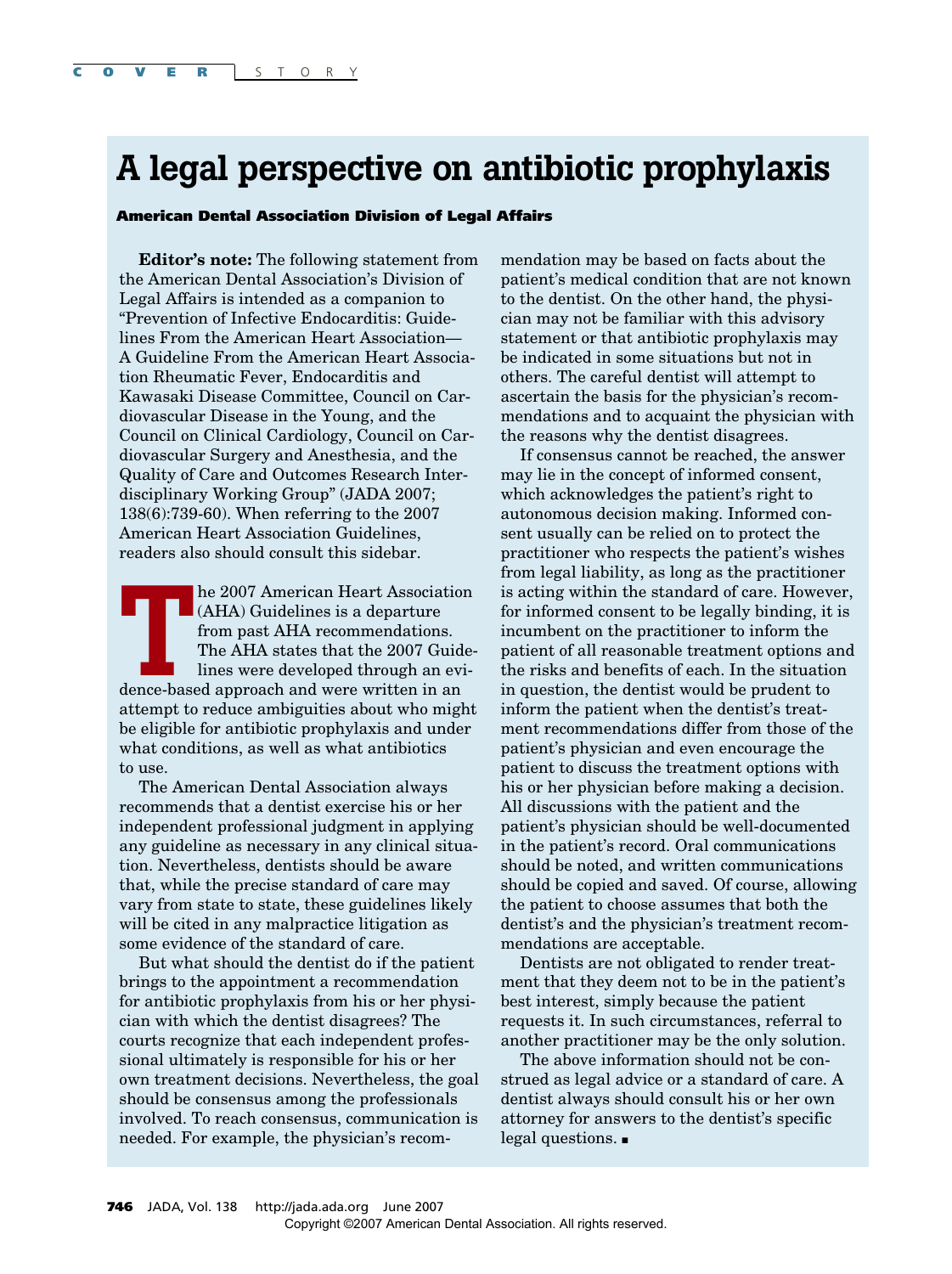procedures rather than the species of bacteria recovered from blood cultures. Studies suggest that more than 700 species of bacteria, including aerobic and anaerobic gram-positive and gramnegative microorganisms, may be identified in the human mouth, particularly on the teeth and in the gingival crevices. $25,38-41$  Approximately 30 percent of the flora of the gingival crevice is streptococci, predominantly of the viridans group. Of the more than 100 oral bacterial species recovered from blood cultures after dental procedures, the most prevalent of these are viridans group streptococci, the most common microbiological cause of community-acquired native valve IE in nonintravenous drug users.<sup>22</sup> In healthy mouths, a thin surface of mucosal epithelium separates potentially pathogenic bacteria from entering the bloodstream and lymphatic system. Anaerobic microorganisms commonly are responsible for periodontal disease and frequently enter the bloodstream but rarely cause IE, with fewer than  $120$  cases reported.<sup>42</sup> Viridans group streptococci are antagonistic to periodontal pathogens and predominate in a clean, healthy mouth.<sup>43</sup>

Few published studies exist on the magnitude of bacteremia after a dental procedure or from routine daily activities, and most of the published data used older, often unreliable microbiological methodology. There are no published data that demonstrate that a greater magnitude of bacteremia, compared with a lower magnitude, is more likely to cause IE in humans. The magnitude of bacteremia resulting from a dental procedure is relatively low  $(< 10<sup>4</sup> CFUs$  of bacteria per milliliter), similar to that resulting from routine daily activities, and is less than that used to cause experimental IE in animals  $(10^{\rm 6}\text{-}10^{\rm 8}\,\mathrm{CFUs}$ of bacteria/mL).21,44,45 Although the infective dose required to cause IE in humans is unknown, the number of microorganisms in blood after a dental procedure or associated with daily activities is low. Cases of IE caused by oral bacteria probably result from the exposures to low inocula of bacteria in the bloodstream that result from routine daily activities and not from a dental procedure. Additionally, the vast majority of patients with IE have not had a dental procedure within two weeks before the onset of symptoms of IE.<sup>2-4</sup>

The role of duration of bacteremia on the risk of acquisition of IE is uncertain. $46,47$  Early studies reported that sequential blood cultures were positive for up to 10 minutes after tooth extraction and that the number of positive blood cultures

dropped sharply after 10 to 30 minutes.<sup>25,46-52</sup> More recent studies support these data but report a small percentage of positive blood cultures from 30 to 60 minutes after tooth extraction.44,53,54 Intuitively, it seems logical to assume that the longer the duration of bacteremia, the greater the risk of IE, but no published studies support this assumption. Given the preponderance of published data, there may not be a clinically significant difference in the frequency, nature, magnitude and duration of bacteremia associated with a dental procedure compared with that resulting from routine daily activities. Accordingly, it is inconsistent to recommend prophylaxis of IE for dental procedures but not for these same patients during routine daily activities. Such a recommendation for prophylaxis for routine daily activities would be impractical and unwarranted.

*Impact of dental disease, oral hygiene and type of dental procedure on bacteremia.* It is assumed that a relationship exists between poor oral hygiene; the extent of dental and periodontal disease; the type of dental procedure; and the frequency, nature, magnitude and duration of bacteremia, but the presumed relationship is controversial.24,30,31,39,46,55-62 Nevertheless, available evidence supports an emphasis on maintaining good oral hygiene and eradicating dental disease to decrease the frequency of bacteremia from routine daily activities.<sup>46,57-59,63,64</sup> In patients with poor oral hygiene, the frequency of positive blood cultures just before dental extraction may be similar to that after extraction.<sup>63,64</sup>

More than 80 years ago, it was suggested that poor oral hygiene and dental disease were more important as a cause of IE than were dental procedures.65 Most studies since that time have focused instead on the risks of bacteremia associated with dental procedures. For example, tooth extraction is thought to be the dental procedure most likely to cause bacteremia, with an incidence ranging from 10 to 100 percent.24,25,28,30,46,49,53,55,58,66-68 However, numerous other dental procedures have been reported to be associated with risks of bacteremia that are similar to that resulting from tooth extraction.28,29,48,52,55,57,59,69-72 A precise determination of the relative risk of bacteremia resulting from a specific dental procedure in patients with or without dental disease probably is not possible. $28,73,74$ 

Bleeding often occurs during a dental procedure in patients with or without periodontal disease. Previous AHA guidelines recommended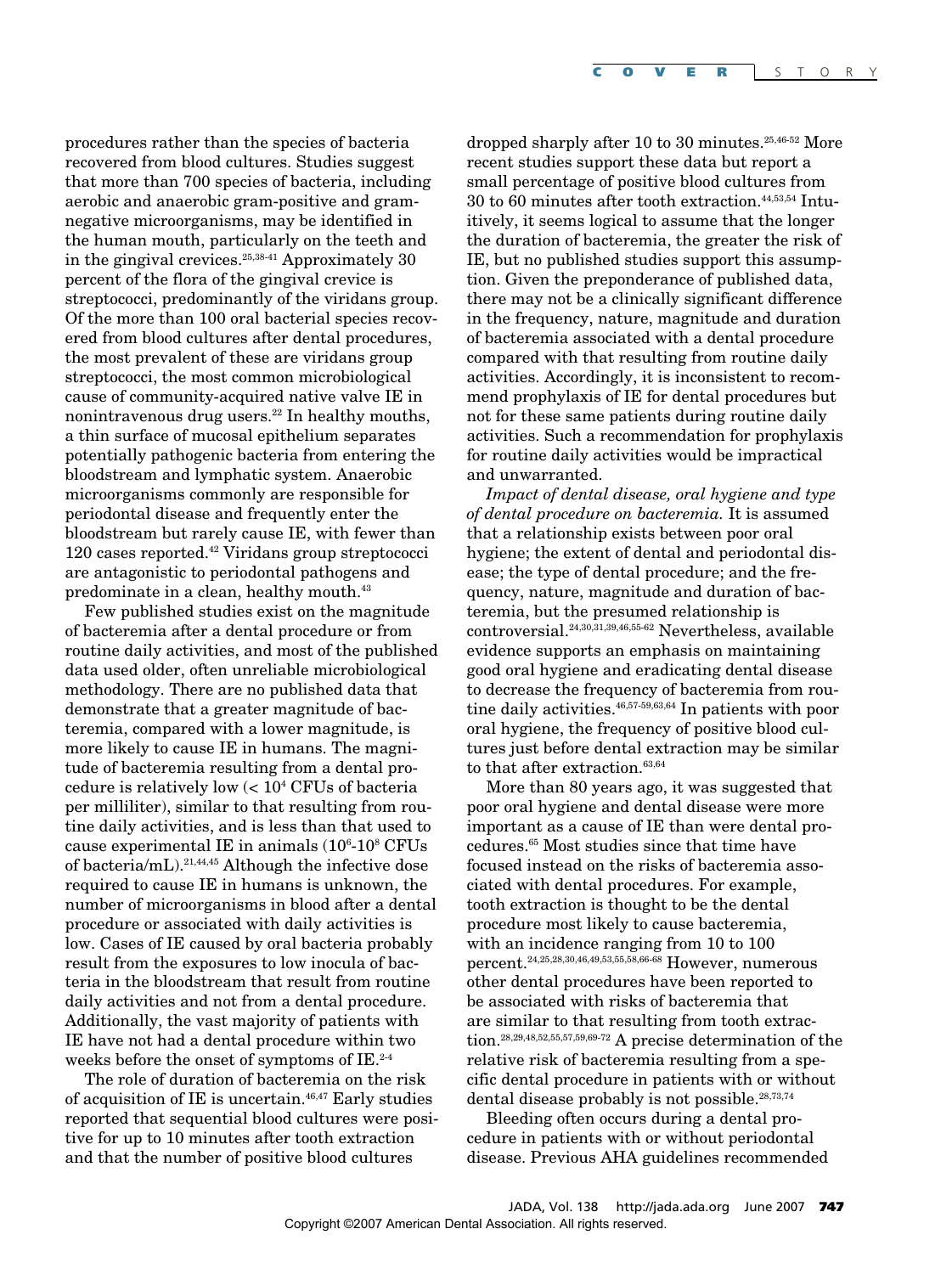antibiotic prophylaxis for dental procedures for which bleeding was anticipated but not for procedures for which bleeding was not anticipated.1 However, no data show that visible bleeding during a dental procedure is a reliable predictor for bacteremia.63 These ambiguities in the previous AHA guidelines led to further uncertainties among health care providers about which dental procedures should be covered by prophylaxis.

These factors complicated recommendations in previous AHA guidelines on prevention of IE, which suggested antibiotic prophylaxis for some dental procedures but not for others. The collective published data suggest that the vast majority of dental office visits result in some degree of bacteremia; however, there is no evidence-based method to decide which procedures should require prophylaxis because no data show that the inci-

dence, magnitude or duration of bacteremia from any dental procedure increase the risk of IE. Accordingly, it is not clear which dental procedures are more or less likely to cause a transient bacteremia or result in a greater magnitude of bacteremia than that which results from routine daily activities such as chewing food, tooth brushing or flossing.

In patients with underlying cardiac conditions, lifelong antibiotic therapy is not recommended to prevent IE that might result from bac-

teremias associated with routine daily activities.<sup>5</sup> In patients with dental disease, the focus on the frequency of bacteremia associated with a specific dental procedure and the AHA guidelines for prevention of IE have resulted in an overemphasis on antibiotic prophylaxis and an underemphasis on maintenance of good oral hygiene and access to routine dental care, which are likely more important in reducing the lifetime risk of IE than is the administration of antibiotic prophylaxis for a dental procedure. However, there are no observational or controlled studies to support this contention.

*Impact of antibiotic therapy on bacteremia from a dental procedure.* The ability of antibiotic therapy to prevent or reduce the frequency, magnitude or duration of bacteremia associated with a dental procedure is controversial.25,75 Some studies reported that antibiotics administered before a dental procedure reduced the frequency, nature or

duration of bacteremia,<sup>54,76,77</sup> while others did not.25,67,78,79 Recent studies suggest that amoxicillin therapy has a statistically significant impact on reducing the incidence, nature and duration of bacteremia from dental procedures, but it does not eliminate bacteremia.53,54,77 However, no data show that such a reduction as a result of amoxicillin therapy reduces the risk of or prevents IE. Hall and colleagues<sup> $79$ </sup> reported that neither penicillin V nor amoxicillin therapy was effective in reducing the frequency of bacteremia compared with untreated control subjects. In patients who underwent a dental extraction, penicillin or ampicillin therapy compared with placebo diminished the percentage of viridans group streptococci and anaerobes in culture, but there was no significant difference in the percentage of patients with positive cultures 10 minutes after tooth extraction.<sup>25,67</sup>

> In a separate study, Hall and colleagues<sup>78</sup> reported that patients treated with cefaclor did not have a reduction of postprocedure bacteremia compared with untreated control subjects. Contradictory published results from two studies showed reduction of postprocedure bacteremia by erythromycin in one<sup>76</sup> but lack of efficacy for erythromycin or clindamycin in another.79 Finally, results are contradictory regarding the efficacy of the use of topical antiseptics in reducing the frequency of bacteremia associated with dental

procedures, but the preponderance of evidence suggests that there is no clear benefit. One study reported that chlorhexidine and povidone-iodine mouthrinse were effective,<sup>80</sup> while others showed no statistically significant benefit.53,81 Topical antiseptic rinses do not penetrate beyond 3 mm into the periodontal pocket and, therefore, do not reach areas of ulcerated tissue where bacteria most often gain entrance to the circulation. On the basis of these data, it is unlikely that topical antiseptics are effective to significantly reduce the frequency, magnitude and duration of bacteremia associated with a dental procedure.

**Cumulative risk over time of physiological bacteremias from routine daily activities compared with the bacteremia from a** dental procedure. Guntheroth<sup>82</sup> estimated a cumulative exposure of 5,370 minutes of bacteremia over a one-month period in dentulous patients resulting from random bacteremia from

**The ability of antibiotic therapy to prevent or reduce the frequency, magnitude or duration of bacteremia associated with a dental procedure is controversial.**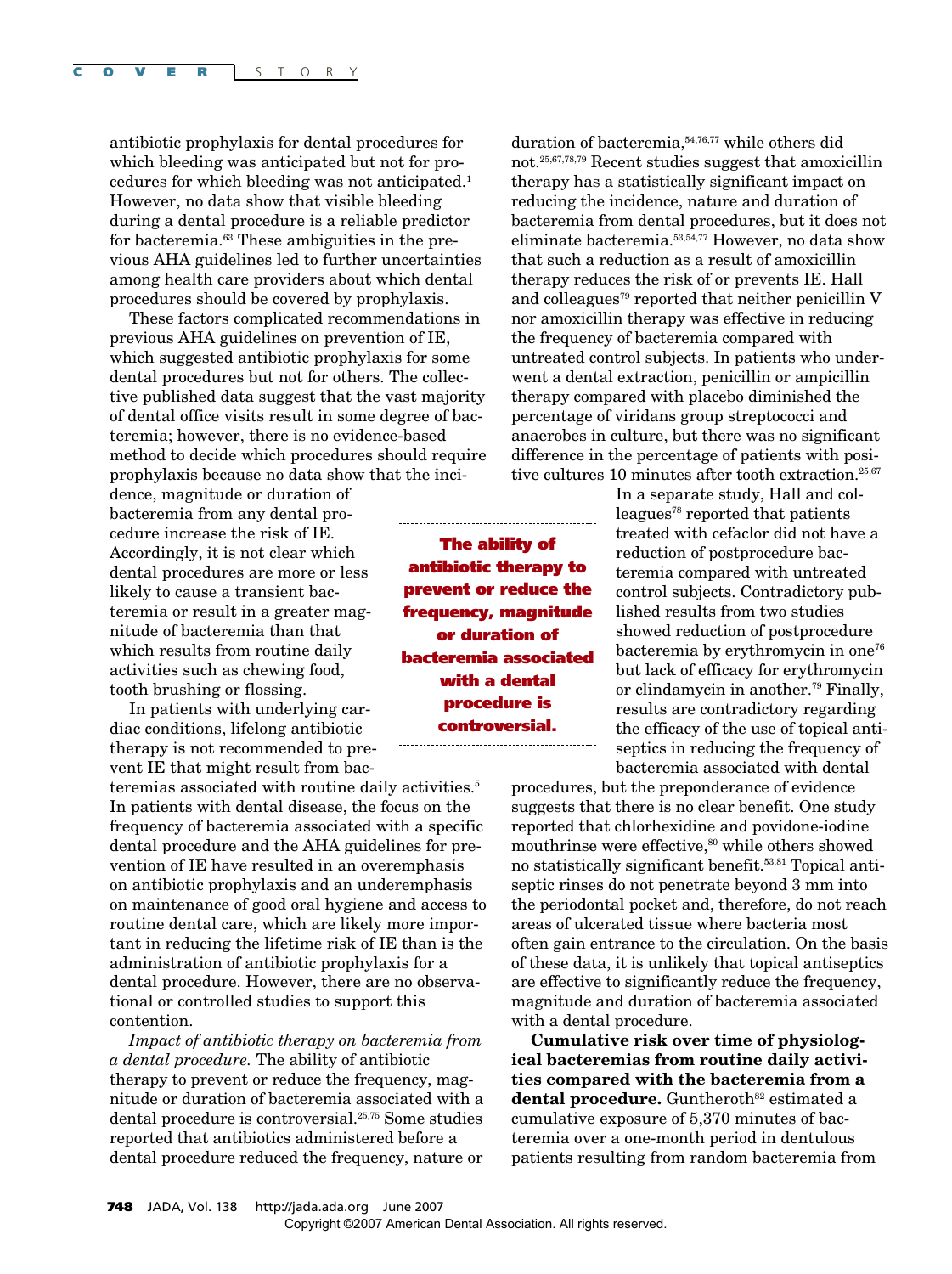chewing food and from oral hygiene measures, such as tooth brushing and flossing, and compared that to a duration of bacteremia lasting six to 30 minutes associated with a single tooth extraction. Roberts<sup>63</sup> estimated that tooth brushing two times daily for one year had a 154,000 times greater risk of exposure to bacteremia than that resulting from a single tooth extraction. The cumulative exposure during one year to bacteremia from routine, daily activities may be as high as 5.6 million times greater than that resulting from a single tooth extraction, the dental procedure reported to be most likely to cause a bacteremia.<sup>63</sup>

Data exist for the duration of bacteremia from a single tooth extraction, and it is possible to estimate the annual cumulative exposure from dental procedures for the average patient. However, calculations for the incidence, nature and duration of bacteremia from routine daily activities are at best rough estimates, and it is, therefore, not possible to compare precisely the cumulative monthly or annual duration of exposure for bacteremia from dental procedures compared with routine daily activities. Nevertheless, even if the estimates of bacteremia from routine daily activities are off by a factor of 1,000, it is likely that the frequency and cumulative duration of exposure to bacteremia from routine daily events over one year are much higher than those resulting from dental procedures.

**Results of clinical studies of IE prophylaxis for dental procedures.** There are no prospective randomized placebo controlled studies on the efficacy of antibiotic prophylaxis to prevent IE in patients who undergo a dental procedure. Data from published retrospective or prospective case-control studies are limited by the following factors: (1) the low incidence of IE, which requires a large number of patients per cohort for statistical significance; (2) the wide variation in the types and severity of underlying cardiac conditions, which would require a large number of patients with specific matched control subjects for each cardiac condition; and (3) the large variety of invasive dental procedures and dental disease states, which would be difficult to standardize for control groups. These and other limitations complicate the interpretation of the results of published studies of the efficacy of IE prophylaxis in patients who undergo dental procedures.

Although some retrospective studies suggested

that there was a benefit from prophylaxis, these studies were small and reported insufficient clinical data. Furthermore, in a number of cases, the incubation period between the dental procedure and the onset of symptoms of IE was prolonged.<sup>81,83-85</sup>

van der Meer and colleagues<sup>86</sup> published a study of dental procedures in the Netherlands and the efficacy of antibiotic prophylaxis to prevent IE in patients with native or prosthetic cardiac valves. They concluded that dental or other procedures probably caused only a small fraction of cases of IE and that prophylaxis would prevent only a small number of cases even if it were 100 percent effective. van der Meer and colleagues $87$ performed a two-year case-control study. Among patients for whom prophylaxis was recommended, five of 20 cases of IE occurred despite receiving antibiotic prophylaxis. They concluded that prophylaxis was not effective. In a separate study, van der Meer and colleagues<sup>88</sup> reported that there was poor awareness of recommendations for prophylaxis among both patients and health care providers.

Strom and colleagues<sup>2</sup> evaluated dental prophylaxis and cardiac risk factors in a multicenter case-control study. These authors reported that MVP, congenital heart disease (CHD), rheumatic heart disease (RHD) and previous cardiac valve surgery were risk factors for the development of IE. In this study, control subjects without IE were more likely to have undergone a dental procedure than were cases of IE  $(P = .03)$ . The authors concluded that dental treatment was not a risk factor for IE even in patients with valvular heart disease and that few cases of IE could be prevented with prophylaxis even if it were 100 percent effective.

The studies are in agreement with a recently published French study of the estimated risk of IE in adults with predisposing cardiac conditions who underwent dental procedures with or without antibiotic prophylaxis.<sup>89</sup> These authors concluded that a "huge number of prophylaxis doses would be necessary to prevent a very low number of IE cases."

**Absolute risk of IE resulting from a dental procedure.** No published data accurately determine the absolute risk of IE resulting from a dental procedure. One study reported that 10 to 20 percent of patients with IE caused by oral flora underwent a preceding dental procedure (within  $30$  or  $180$  days of onset).<sup>86</sup> The evidence linking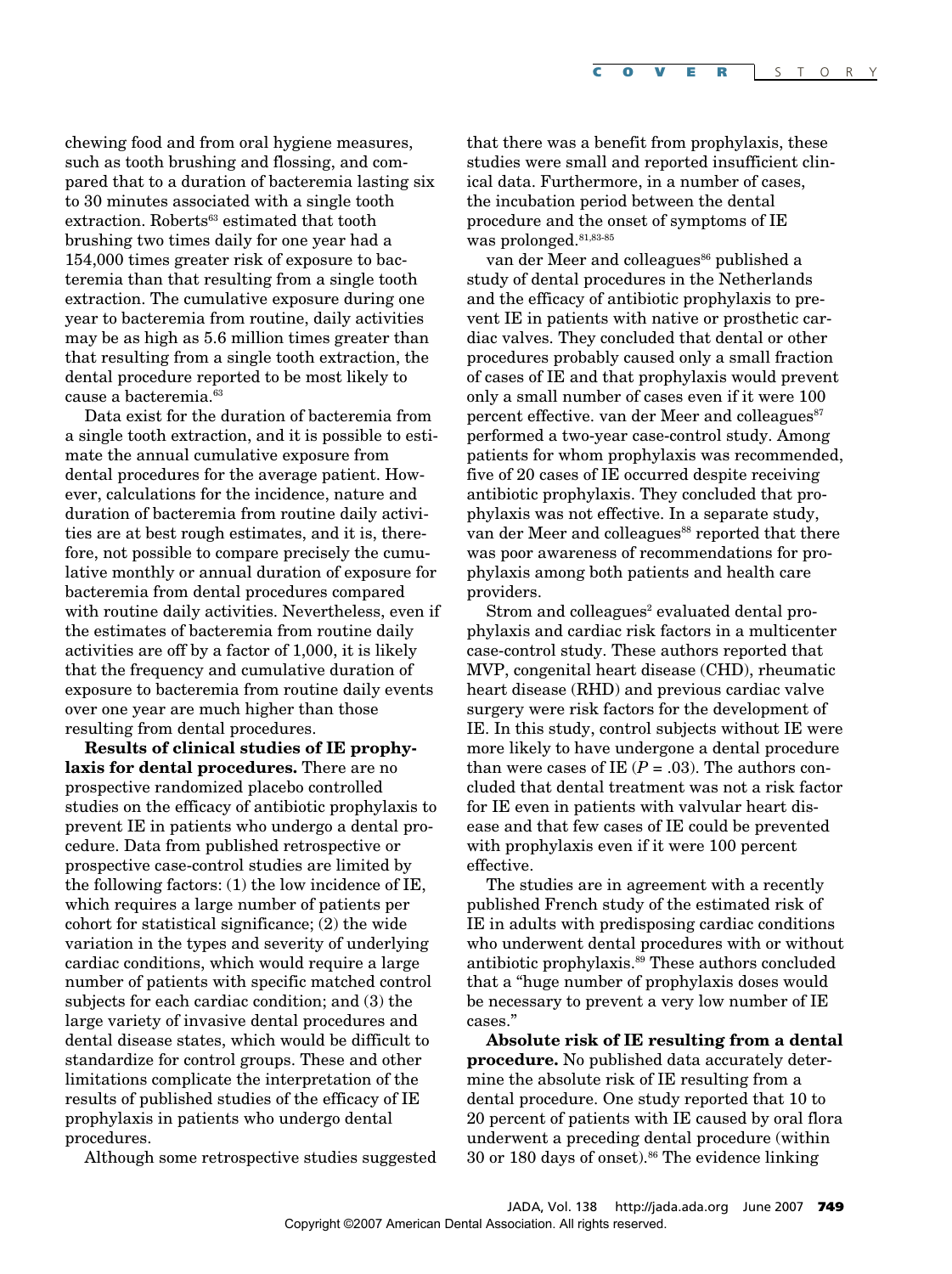bacteremia associated with a dental procedure with IE is largely circumstantial, and the number of cases related to a dental procedure is overestimated for a number of reasons. For 60 years, noted opinion leaders in medicine suggested a link between bacteremia-causing dental procedures and IE, $^{24}$  and for 50 years the AHA published regularly updated guidelines that emphasized the association between dental procedures and IE and recommended antibiotic prophylaxis.<sup>1</sup> Additionally, bacteremia-producing dental procedures are common; it is estimated that at least 50 percent of the population in the United States visits a dentist at least once a year. Furthermore, there are numerous poorly documented case

reports that implicate dental procedures associated with the development of IE, but these reports did not prove a direct causal relationship. Even in the event of a close temporal relationship between a dental procedure and IE, it is not possible to determine with certainty whether the bacteremia that caused IE originated from a dental procedure or from a randomly occurring bacteremia as a result of rou-

tine daily activities during the same period. Many case reports and reviews have included cases with a remote preceding dental procedure, often three to six months before the diagnosis of IE. Studies suggest that the time frame between bacteremia and the onset of symptoms of IE is usually seven to 14 days for viridans group streptococci or enterococci. Reportedly, 78 percent of such cases of IE occur within seven days of bacteremia and 85 percent within 14 days.90 Although the upper time limit is not known, it is likely that many cases of IE with incubation periods longer than two weeks after a dental procedure were attributed incorrectly to the procedure. These and other factors have led to a heightened awareness among patients and health care providers of the possible association with dental procedures and IE, which likely has led to substantial overreporting of cases attributable to dental procedures.

Although the absolute risk for IE from a dental procedure is impossible to measure precisely, the best available estimates are as follows: if dental treatment causes 1 percent of all cases of viridans group streptococcal IE annually in the United States, the overall risk in the general population

is estimated to be as low as one case of IE per 14 million dental procedures. $42,91,92$  The estimated absolute risk rates for IE from a dental procedure in patients with underlying cardiac conditions are MVP one per 1.1 million procedures, CHD one per 475,000, RHD one per 142,000, presence of a prosthetic cardiac valve one per 114,000 and previous IE one per 95,000 dental procedures.<sup>42,92</sup> Although these calculations of risk are estimates, it is likely that the number of cases of IE that results from a dental procedure is exceedingly small. Therefore, the number of cases that could be prevented by antibiotic prophylaxis, even if 100 percent effective, is similarly small. One would not expect antibiotic prophylaxis to be near

> 100 percent effective, however, because of the nature of the organisms and choice of antibiotics.

**Risk of adverse reactions and cost-effectiveness of prophylactic therapy.** Nonfatal adverse reactions, such as rash, diarrhea and GI upset, occur commonly with use of the antimicrobials; however, only single-dose therapy is recommended for dental prophylaxis, and these common adverse reactions are usually not

severe and are self-limited. Fatal anaphylactic reactions were estimated to occur in 15 to 25 patients per 1 million patients who receive a dose of penicillin.93,94 Among patients with a prior penicillin use, 36 percent of fatalities from anaphylaxis occurred in those with a known allergy to penicillin, compared with 64 percent of fatalities among those with no history of penicillin allergy.95 These calculations are at best rough estimates of, and may overestimate, the true risk of death caused by fatal anaphylaxis from administration of a penicillin. They are based on retrospective reviews or surveys of patients or on health care providers' recall of events. A prospective study is necessary to accurately determine the risk of fatal anaphylaxis resulting from administration of a penicillin.

For 50 years, the AHA has recommended a penicillin as the preferred choice for dental prophylaxis for IE. During these 50 years, the Committee is unaware of any cases reported to the AHA of fatal anaphylaxis resulting from the administration of a penicillin recommended in the AHA guidelines for IE prophylaxis. The Committee believes that a single dose of amoxicillin or

**small number of cases of infective endocarditis might be prevented by antibiotic prophylaxis even if it were 100 percent effective.** 

**Only an extremely**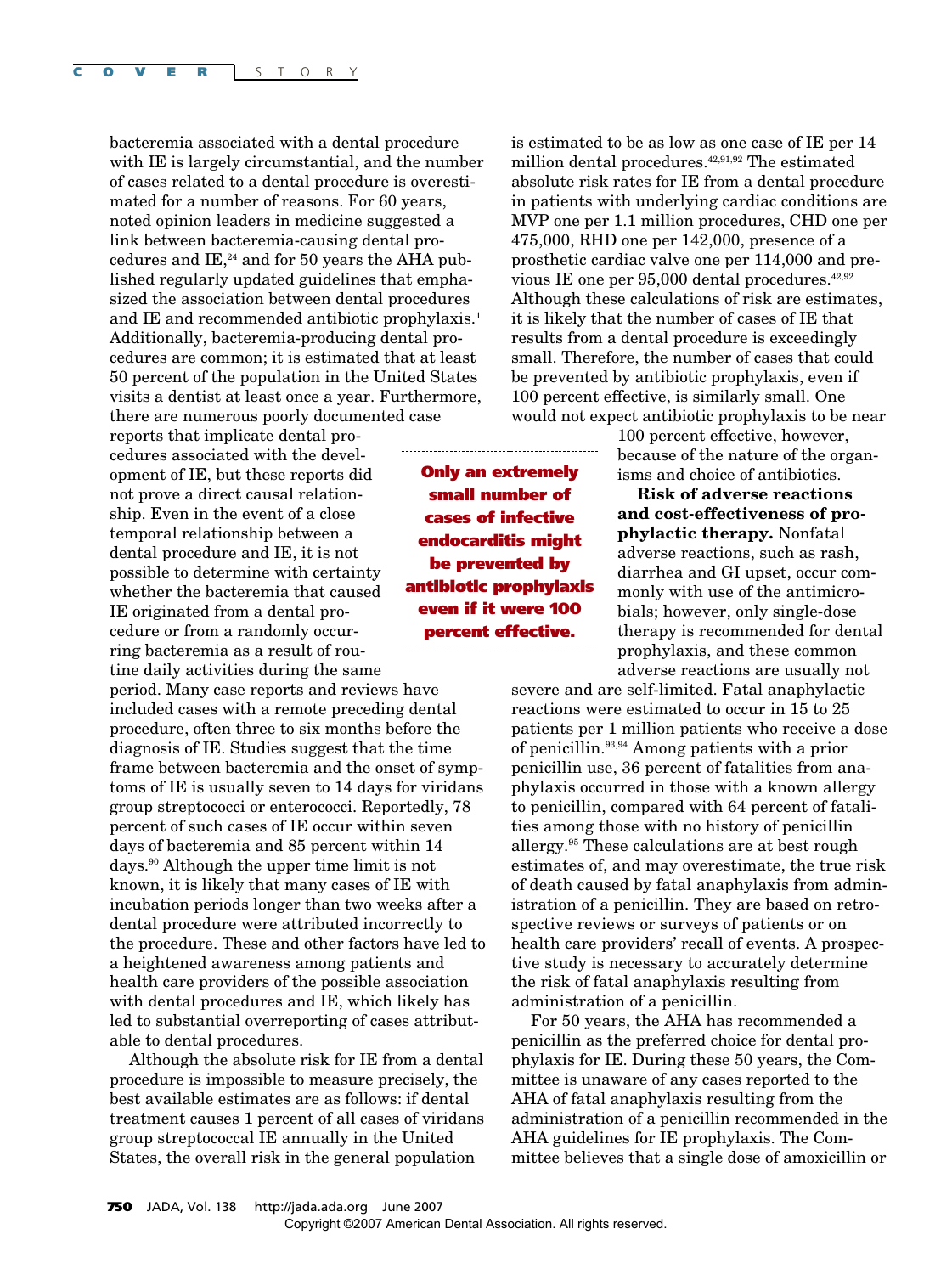ampicillin is safe and is the preferred prophylactic agent for patients who do not have a history of type I hypersensitivity reaction to a penicillin, such as anaphylaxis, urticaria or angioedema. Fatal anaphylaxis from a cephalosporin is estimated to be less common than from penicillin and is estimated to be approximately one case per 1 million patients. $96$ Fatal reactions to a single dose of a macrolide or clindamycin are extremely rare.<sup>97,98</sup> There has been only one case report of documented *Clostridium difficile* colitis after a single dose of prophylactic clindamycin.99

**Summary.** Although it has long been assumed that dental procedures may cause IE in patients with underlying cardiac risk factors and that antibiotic prophylaxis is effective, scientific proof is lacking to support these assumptions. The collective published evidence suggests that of the total number of cases of IE that occur annually, it is likely that an exceedingly small number of these cases are caused by bacteremia-producing dental procedures. Accordingly, only an extremely small number of cases of IE might be prevented by antibiotic prophylaxis even if it were 100 percent effective. The vast majority of cases of IE caused by oral microflora most likely result from random bacteremias caused by routine daily activities, such as chewing food, tooth brushing, flossing, use of toothpicks, use of water irrigation devices and other activities. The presence of dental disease may increase the risk of bacteremia associated with these routine activities. There should be a shift in emphasis away from a focus on a dental procedure and antibiotic prophylaxis toward a greater emphasis on improved access to dental care and oral health in patients with underlying cardiac conditions associated with the highest risk of adverse outcome from IE and those conditions that predispose to the acquisition of IE.

### **CARDIAC CONDITIONS AND ENDOCARDITIS**

Previous AHA guidelines categorized underlying cardiac conditions associated with the risk of IE as those with high risk, moderate risk and negligible risk and recommended prophylaxis for patients in the high- and moderate-risk categories.<sup>1</sup> For the present guidelines on prevention of IE, the Committee considered three distinct issues: (1) What underlying cardiac conditions over a lifetime have the highest predisposition to the acquisition of endocarditis? (2) What underlying cardiac conditions are associated with the highest risk of adverse outcome from endocarditis? (3) Should recommendations for IE prophylaxis be based on either or both of these two conditions?

**Underlying conditions over a lifetime that have the highest predisposition to the acquisition of endocarditis.** In Olmsted County, Minn., the incidence of IE in adults ranged from five to seven cases per  $100,000$  person-years.<sup>100</sup> This incidence has remained stable during the past four decades and is similar to that reported in other studies.101-104 Previously, RHD was the most common underlying condition predisposing to endocarditis, and RHD is still common in developing countries.<sup>100</sup> In developed countries, the frequency of RHD has declined, and MVP is the most common underlying condition in patients with endocarditis.105

Few published data quantitate the lifetime risk of acquisition of IE associated with a specific underlying cardiac condition. Steckelberg and  $Wilson<sup>91</sup>$  reported the lifetime risk of acquisition of IE, which ranged from five per 100,000 patient-years in the general population with no known cardiac conditions to 2,160 per 100,000 patient-years in patients who underwent replacement of an infected prosthetic cardiac valve. In that study, the risk of IE per 100,000 patientyears was 4.6 in patients with MVP without an audible cardiac murmur and was 52 in patients with MVP with an audible murmur of mitral regurgitation. Per 100,000 patient-years, the lifetime risk (380-440) for RHD was similar to that (308-383) for patients with a mechanical or bioprosthetic cardiac valve. The highest lifetime risks per 100,000 patient-years were as follows: cardiac valve replacement surgery for native valve IE, 630; previous IE, 740; and prosthetic valve replacement done in patients with prosthetic valve endocarditis (PVE), 2,160. In a separate study, the risk of IE per 100,000 patientyears was 271 in patients with congenital aortic stenosis and was 145 in patients with ventricular septal defect.<sup>106</sup> In that study, the risk of IE before closure of ventricular septal defect was more than twice that after closure. Although these data provide useful ranges of risk in large populations, it is difficult to use them to define accurately the lifetime risk of acquisition of IE in an individual patient with a specific underlying cardiac risk factor. This difficulty is based in part on the fact that each cardiac condition, such as RHD or MVP, represents a broad spectrum of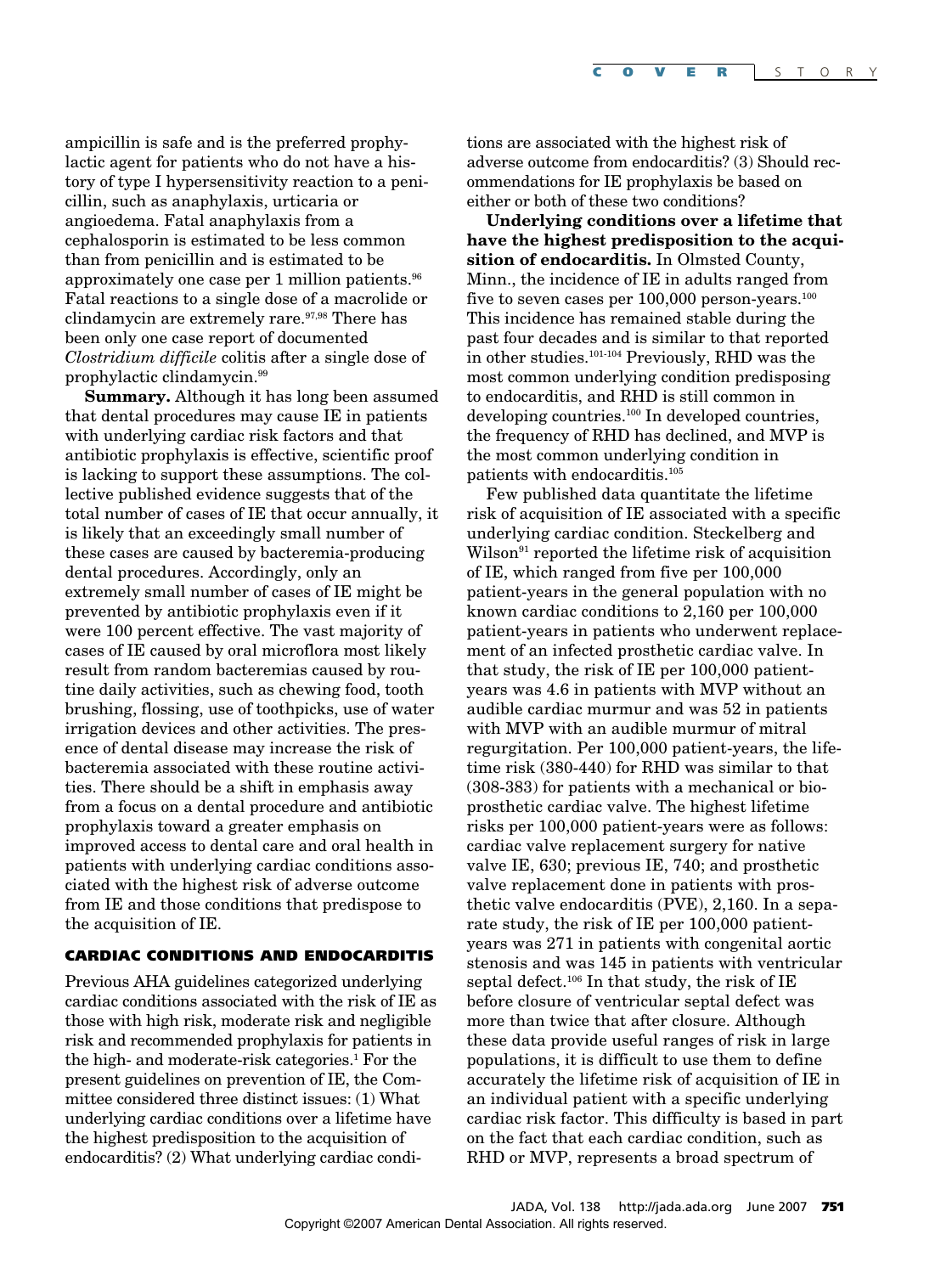pathology from minimal to severe, and the risk of IE would likely be influenced by the severity of valvular disease.

CHD is another underlying condition with multiple different cardiac abnormalities that range from relatively minor to severe complex cyanotic heart disease. During the past 25 years, there has been an increasing use of various different intracardiac valvular prostheses and intravascular shunts, grafts and other devices for repair of valvular heart disease and CHD. The diversity and nature of these prostheses and procedures likely present different levels of risk for acquisition of IE. These factors complicate an accurate assessment of the true lifetime risk of acquisition of IE in patients with a specific underlying cardiac condition.

On the basis of data from Steckelberg and

Wilson<sup>91</sup> and Strom and colleagues, $2$ it is clear that the underlying conditions discussed above represent a lifetime increased risk of acquisition of IE compared with patients with no known underlying cardiac condition. Accordingly, when using previous AHA guidelines in the decision to recommend IE prophylaxis for a patient scheduled to undergo a dental, GI or GU tract procedure, health care providers were required to base their decision

on population-based studies of risk of acquisition of IE that may or may not be relevant to their specific patient. Furthermore, practitioners had to weigh the potential efficacy of IE prophylaxis in a patient who may neither need nor benefit from such therapy against the risk of adverse reaction to the antibiotic prescribed. Finally, health care providers had to consider the potential medicolegal risk of not prescribing IE prophylaxis. For dental procedures, there is a growing body of evidence that suggests that IE prophylaxis may prevent only an exceedingly small number of cases of IE, as discussed in detail above.

**Cardiac conditions associated with the highest risk of adverse outcome from endocarditis.** Endocarditis, irrespective of the underlying cardiac condition, is a serious, lifethreatening disease that was always fatal in the preantibiotic era. Advances in antimicrobial therapy, early recognition and management of complications of IE, and improved surgical technology have reduced the morbidity and mortality of IE. Numerous comorbid factors, such as older age, diabetes mellitus, immunosuppressive conditions or therapy, and dialysis, may complicate IE. Each of these comorbid conditions independently increases the risk of adverse outcome from IE, and they often occur in combination, which further increases morbidity and mortality. Additionally, there may be long-term consequences of IE. Over time, the cardiac valve damaged by IE may undergo progressive functional deterioration that may result in the need for cardiac valve replacement.

In native valve viridans group streptococcal or enterococcal IE, the spectrum of disease may range from a relatively benign infection to severe valvular dysfunction, dehiscence, congestive heart failure, multiple embolic events and death; how-

> ever, the underlying conditions shown in Box 3 virtually always have an increased risk of adverse outcome. For example, patients with viridans group streptococcal PVE have a mortality of approximately 20 percent or greater $107-110$ ; whereas, the mortality from patients with viridans group streptococcal native valve IE is 5 percent or less.109,111-117 Similarly, the mortality of enterococcal PVE is higher than that of native valve enterococcal IE.<sup>108,109,115,118</sup> Moreover.

patients with PVE are more likely than those with native valve endocarditis to develop heart failure, the need for cardiac valve replacement surgery, perivalvular extension of infection and other complications.

Patients with relapsing or recurrent IE are at greater risk of congestive heart failure and increased need for cardiac valve replacement surgery, and they have a higher mortality than do patients with a first episode of native valve IE.119-125 Additionally, patients with multiple episodes of native or prosthetic valve IE are at greater risk of additional episodes of endocarditis, each of which is associated with the risk of more serious complications.<sup>91</sup>

Published series regarding endocarditis in patients with CHD are underpowered to determine the extent to which a specific form of CHD is an independent risk factor for morbidity and mortality. Nevertheless, most retrospective case series suggest that patients with complex cyan-

**Prophylaxis for dental procedures more than six months after the procedure is not recommended provided that there is no residual defect from the repair.**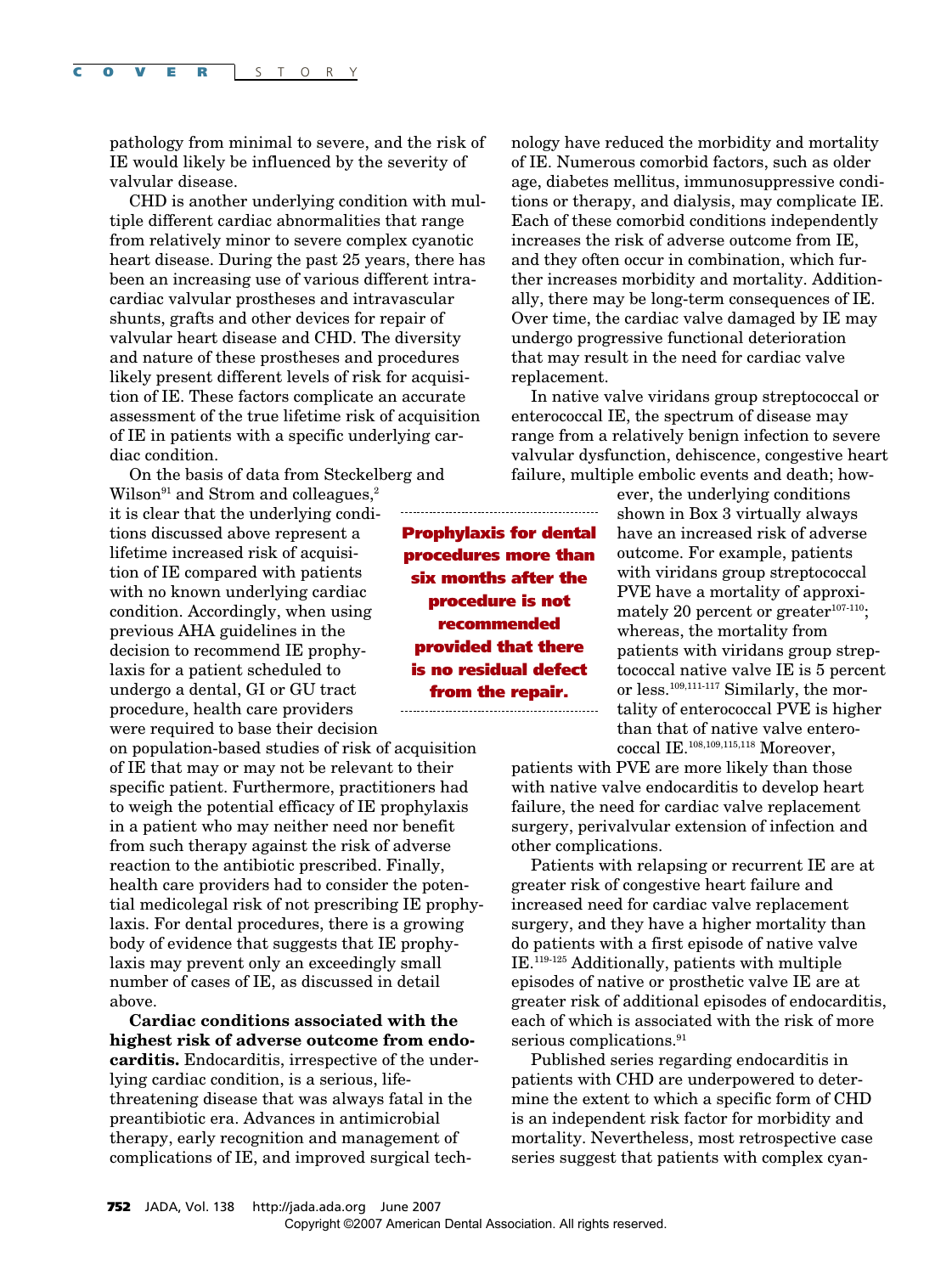otic heart disease and those who have postoperative palliative shunts, conduits or other prostheses have a high lifetime risk of acquiring IE, and these same groups appear at highest risk for morbidity and mortality among all patients with CHD.126-130 In addition, multiple series and reviews reported that the presence of prosthetic material<sup>131,132</sup> and complex cyanotic heart disease in patients of very young age (newborns and infants younger than 2 years)<sup>133,134</sup>

### **BOX 3**

# **Cardiac conditions associated with the highest risk of adverse outcome from endocarditis for which prophylaxis with dental procedures is recommended.**

- $\blacksquare$  Prosthetic cardiac valve
- **Previous infective endocarditis**
- Congenital heart disease  $(CHD)^*$
- Unrepaired cyanotic CHD, including palliative shunts and conduits  $\blacksquare$  Completely repaired congenital heart defect with prosthetic material or device, whether placed by surgery or by catheter intervention, during the first six months after the procedure†
- $\blacksquare$  Repaired CHD with residual defects at the site or adjacent to the site of a prosthetic patch or prosthetic device (which inhibit endothelialization)  $\blacksquare$  Cardiac transplantation recipients who develop cardiac valvulopathy

\* Except for the conditions listed above, antibiotic prophylaxis is no longer recommended for any other form of CHD.

† Prophylaxis is recommended because endothelialization of prosthetic material occurs within six months after the procedure.

are two factors associated with the worst prognoses from IE. Some types of CHD may be repaired completely without residual cardiac defects. In Box 3, the Committee recommends prophylaxis for dental procedures for these patients during the first six months after the procedure. In these patients, endothelialization of prosthetic material or devices occurs within six months after the procedure.<sup>135</sup> The Committee does not recommend prophylaxis for dental procedures more than six months after the procedure provided that there is no residual defect from the repair. In most instances, treatment of patients who have infected prosthetic materials requires surgical removal in addition to medical therapy with associated high morbidity and mortality rates.

**Should IE prophylaxis be recommended for patients with the highest risk of acquisition of IE or for patients with the highest risk of adverse outcome from IE?** In a major departure from previous AHA guidelines, the Committee no longer recommends IE prophylaxis based solely on an increased lifetime risk of acquisition of IE. It is noteworthy that patients with the conditions listed in Box 3 with a prosthetic cardiac valve, those with a previous episode of IE and some patients with CHD are also among those patients with the highest lifetime risk of acquisition of endocarditis. No published data demonstrate convincingly that the administration of prophylactic antibiotics prevents IE associated with bacteremia from an invasive procedure. We cannot exclude the possibility that there may be an exceedingly small

number of cases of IE that could be prevented by prophylactic antibiotics in patients who undergo an invasive procedure. However, if prophylaxis is effective, such therapy should be restricted to those patients with the highest risk of adverse outcome from IE who would derive the greatest benefit from prevention of IE. In patients with underlying cardiac conditions associated with the highest risk of adverse outcome from IE (Box 3), IE prophylaxis for dental procedures may be reasonable, even though we acknowledge that the effectiveness is unknown (Class IIb, LOE B).

Compared with previous AHA guidelines, under these revised guidelines, many fewer patients would be candidates to receive IE prophylaxis. We believe these revised guidelines are in the best interest of the patients and health care providers and are based on the best available published data and expert opinion. Additionally, the change in emphasis to recommend prophylaxis for only those patients with the highest risk of adverse outcome should reduce the uncertainties among patients and providers about who should receive prophylaxis. MVP is the most common underlying condition that predisposes to acquisition of IE in the Western world; however, the absolute incidence of endocarditis is extremely low for the entire population with MVP, and it is not usually associated with the grave outcome associated with the conditions identified in Box 3. Thus, IE prophylaxis is no longer recommended in this group of patients.

Finally, the administration of prophylactic antibiotics is not risk-free as discussed above. Additionally, the widespread use of antibiotic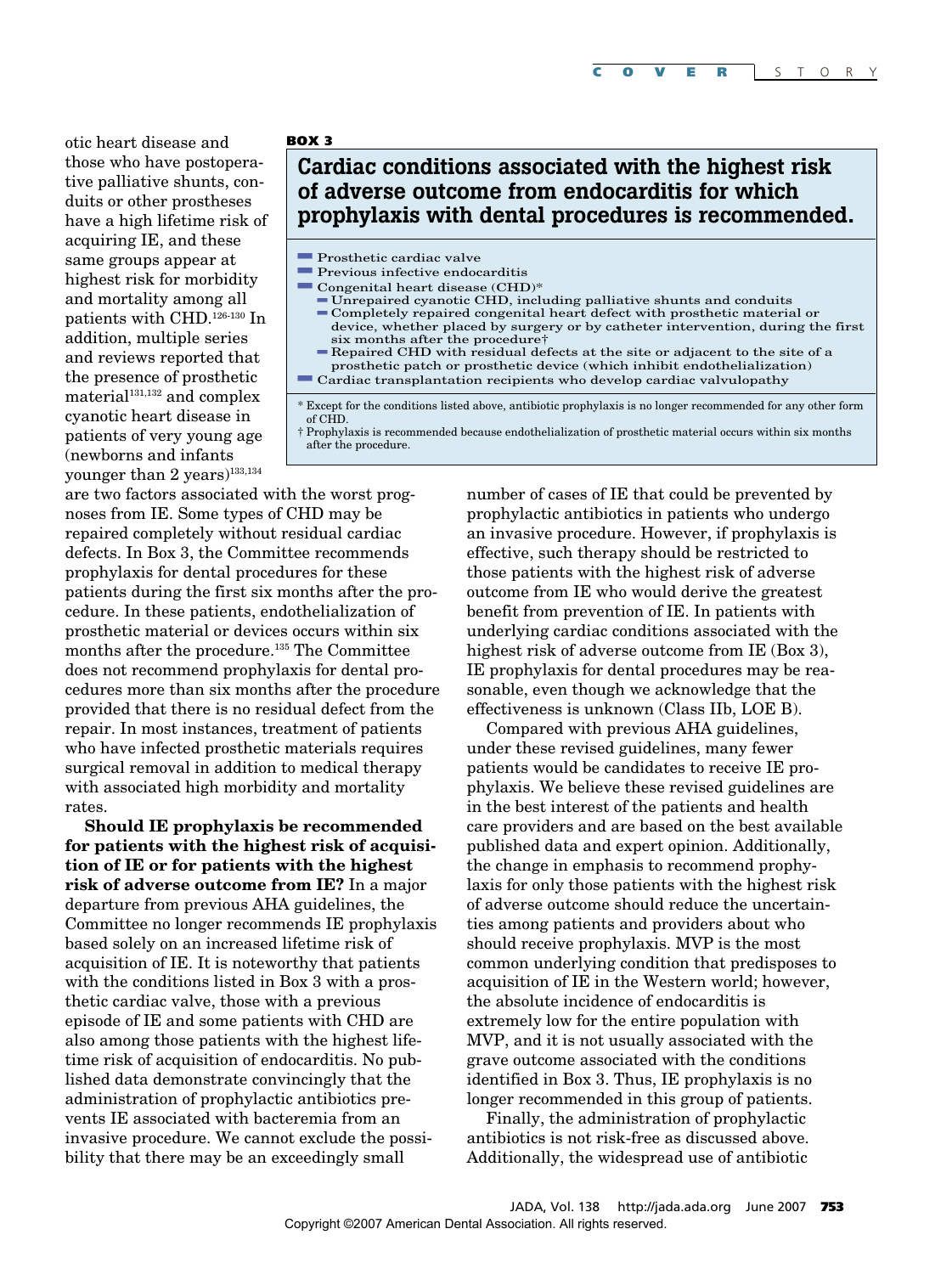### **BOX 4**

# **Dental procedures for which endocarditis prophylaxis is recommended for patients in Box 3.**

All dental procedures that involve manipulation of gingival tissue or the periapical region of teeth or perforation of the oral mucosa.\*

\* The following procedures and events do not need prophylaxis: routine anesthetic injections through noninfected tissue, taking dental radiographs, placement of removable prosthodontic or orthodontic appliances, adjustment of orthodontic appliances, placement of orthodontic brackets, shedding of primary teeth, and bleeding from trauma to the lips or oral mucosa.

therapy promotes the emergence of resistant microorganisms most likely to cause endocarditis, such as viridans group streptococci and enterococci. The frequency of multidrug-resistant viridans group streptococci and enterococci has increased dramatically during the past two decades. This increased resistance has reduced the efficacy and number of antibiotics available for the treatment of IE.

### **REGIMENS RECOMMENDED**

**General principles.** An antibiotic for prophylaxis should be administered in a single dose before the procedure. If the dosage of antibiotic is *inadvertently* not administered before the procedure, the dosage may be administered up to two hours after the procedure. However, administration of the dosage after the procedure should be considered only when the patient did not receive the preprocedural dose. Some patients who are scheduled for an invasive procedure may have a coincidental endocarditis. The presence of fever or other manifestations of systemic infection should alert the provider to the possibility of IE. In these circumstances, it is important to obtain blood cultures and other relevant tests before administration of antibiotics intended to prevent IE. Failure to do so may result in delay in diagnosis or treatment of a concomitant case of IE.

**Regimens for dental procedures.** Previous AHA guidelines on prophylaxis listed a substantial number of dental procedures and events for which antibiotic prophylaxis was recommended and those procedures for which prophylaxis was not recommended. On the basis of a critical review of the published data, it is clear that transient viridans group streptococcal bacteremia may result from any dental procedure that

involves manipulation of the gingival or periapical region of teeth or perforation of the oral mucosa. It cannot be assumed that manipulation of a healthy-appearing mouth or a minimally invasive dental procedure reduces the likelihood of a bacteremia. Therefore, antibiotic prophylaxis is recommended for patients with conditions listed in Box 3 who undergo any dental procedure that involves the gingival tissues or periapical region of a tooth and for those procedures that perforate the oral mucosa (Box 4). Although IE prophylaxis may be reasonable for these patients, its effectiveness is unknown (Class IIb, LOE C). This includes procedures such as biopsies, suture removal and placement of orthodontic bands, but does not include routine anesthetic injections through noninfected tissue, taking dental radiographs, placement of removable prosthodontic or orthodontic appliances, placement of orthodontic brackets or adjustment of orthodontic appliances. Finally, there are other events that are not dental procedures and for which prophylaxis is not recommended, such as shedding of primary teeth and trauma to the lips and oral mucosa.

In this limited patient population, prophylactic antimicrobial therapy should be directed against viridans group streptococci. During the past two decades, there has been a significant increase in the percentage of strains of viridans group streptococci resistant to antibiotics recommended in previous AHA guidelines for the prevention of IE. Prabhu and colleagues<sup>136</sup> studied susceptibility patterns of viridans group streptococci recovered from patients with IE diagnosed during a period from 1971 to 1986 and compared these susceptibilities with those of viridans group streptococci from patients with IE diagnosed from 1994 to 2002. In this study, none of the strains of viridans group streptococci were penicillin-resistant in the early period, compared with 13 percent of strains that were intermediate or fully penicillin-resistant during the later period. In this study, macrolide resistance increased from 11 to 26 percent and clindamycin resistance from 0 to 4 percent.

Among 352 blood culture isolates of viridans group streptococci, resistance rates were 13 percent for penicillin, 15 percent for amoxicillin, 17 percent for ceftriaxone, 38 percent for erythromycin and 96 percent for cephalexin.<sup>137</sup> The rank order of decreasing level of activity of cephalosporins in that study was cefpodoxime equal to ceftriaxone, greater than cefprozil, equal to cefuroxime, and cephalexin was the least active.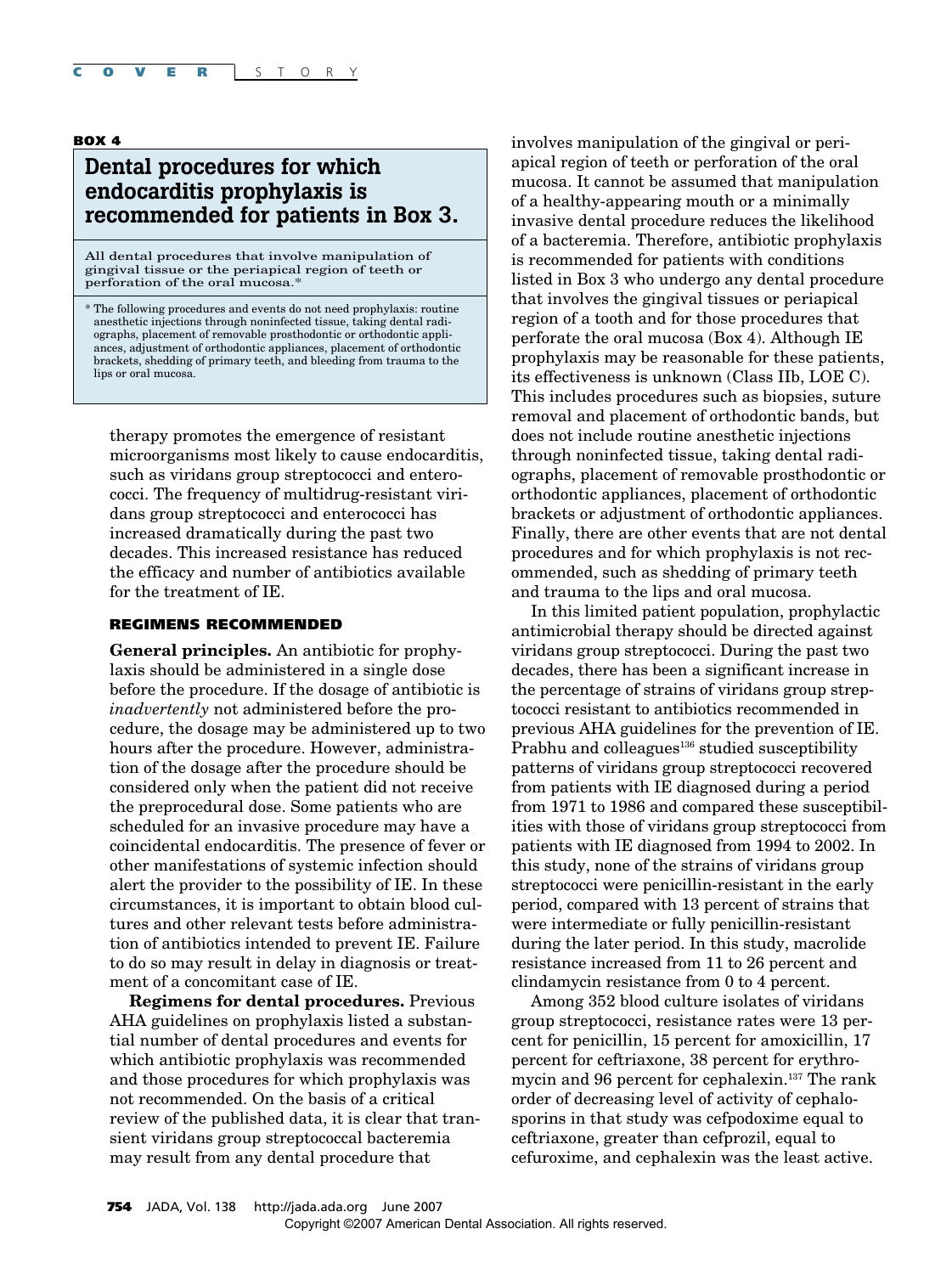In other studies, resistance of viridans group streptococci to penicillin ranged from 17 to 50 percent<sup>138-143</sup> and resistance to ceftriaxone from 22 to 42 percent.<sup>132,141</sup> Ceftriaxone was two to four times more active in vitro than was cefazolin.<sup>132,141</sup> Similarly high rates of resistance were reported for macrolides, ranging from 22 to 58 percent138,142,144,145; resistance to clindamycin ranged from 13 to 27 percent.<sup>129,130,132,138,139,141</sup>

Most of the strains of viridans group streptococci in the above-cited studies were recovered from patients with serious underlying illnesses, including malignancies and febrile neutropenia. These patients are at increased risk of infection and colonization by multiple drug-resistant microorganisms, including viridans group streptococci. Accordingly, these strains may not be representative of susceptibility patterns of viridans group streptococci recovered from presumably normal patients who undergo a dental procedure. Diekema and colleagues $^{138}$  reported that 32 percent of strains of viridans group streptococci were resistant to penicillin in patients without cancer. King and colleagues $145$  reported erythromycin resistance in 41 percent of streptococci recovered from throat cultures in otherwise healthy patients who presented with mild respiratory tract infections. In that study, after treatment with either azithromycin or clindamycin, the percentage of resistant streptococci increased to 82 percent and 71 percent, respectively. Accordingly, the resistance rates of viridans group streptococci are similarly high in otherwise healthy patients or in patients with serious underlying diseases.

The impact of viridans group streptococcal resistance on antibiotic prevention of IE is unknown. If resistance in vitro is predictive of lack of clinical efficacy, the high resistance rates of viridans group streptococci provide additional support for the assertion that prophylactic therapy for a dental procedure is of little, if any, value. It is impractical to recommend prophylaxis with only those antibiotics, such as vancomycin or a fluoroquinolone, that are highly active in vitro against viridans group streptococci. There is no evidence that such therapy is effective for prophylaxis of IE, and their use might result in the development of resistance of viridans group streptococci and other microorganisms to these and other antibiotics.

In Table 2, amoxicillin is the preferred choice for oral therapy because it is well-absorbed in the GI tract and provides high and sustained serum

concentrations. For patients who are allergic to penicillins or amoxicillin, the use of cephalexin or another first-generation oral cephalosporin, clindamycin, azithromycin or clarithromycin is recommended. Even though cephalexin was less active against viridans group streptococci than other first-generation oral cephalosporins in one study,137 cephalexin is included in Table 2. No data show superiority of one oral cephalosporin over another for prevention of IE, and generic cephalexin is widely available and is relatively inexpensive. Because of possible cross-reactions, a cephalosporin should not be administered to patients with a history of anaphylaxis, angioedema or urticaria after treatment with any form of penicillin, including ampicillin or amoxicillin. Patients who are unable to tolerate an oral antibiotic may be treated with ampicillin, ceftriaxone or cefazolin administered intramuscularly or intravenously. For patients who are allergic to ampicillin and are unable to tolerate an oral agent, therapy is recommended with parenteral cefazolin, ceftriaxone or clindamycin.

A summary of the major changes in these updated recommendations for prevention of IE compared with previous AHA recommendations is shown in Box 5.

### **SPECIFIC SITUATIONS AND CIRCUMSTANCES**

**Patients already receiving antibiotics.** If a patient is already receiving chronic antibiotic therapy with an antibiotic that is also recommended for IE prophylaxis for a dental procedure, it is prudent to select an antibiotic from a different class rather than to increase the dosage of the current antibiotic. For example, antibiotic regimens used to prevent the recurrence of acute rheumatic fever are administered in dosages lower than those recommended for the prevention of IE. Patients who take an oral penicillin for secondary prevention of rheumatic fever or for other purposes are likely to have viridans group streptococci in their oral cavity that are relatively resistant to penicillin or amoxicillin. In such cases, the provider should select either clindamycin, azithromycin or clarithromycin for IE prophylaxis for a dental procedure, but only for patients shown in Box 3. Because of possible cross-resistance of viridans group streptococci with cephalosporins, this class of antibiotics should be avoided. If possible, it would be preferable to delay a dental procedure until at least 10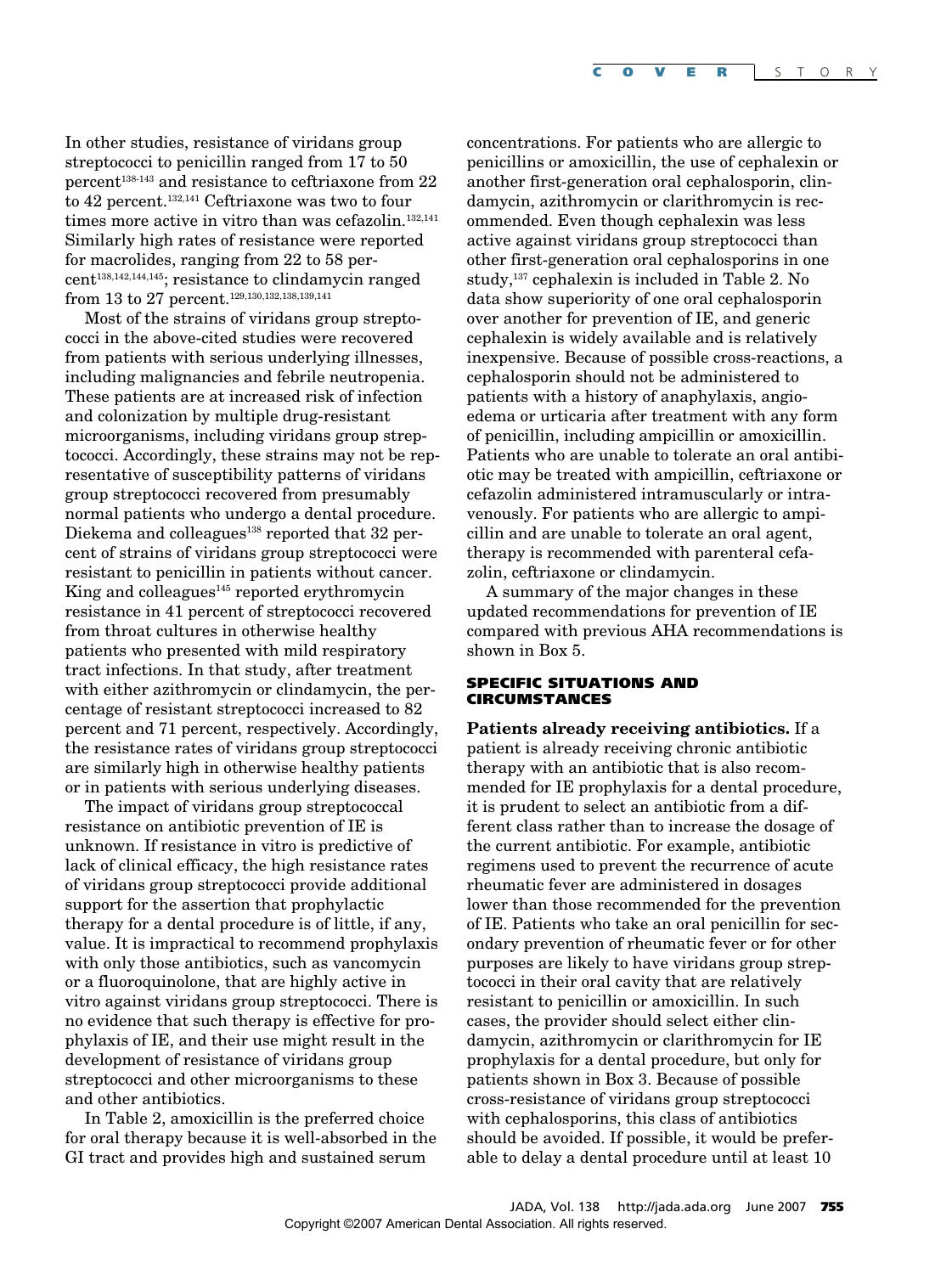#### **TABLE 2**

| Regimens for a dental procedure.                                         |                                              |                                                                      |                                |  |  |
|--------------------------------------------------------------------------|----------------------------------------------|----------------------------------------------------------------------|--------------------------------|--|--|
| <b>SITUATION</b>                                                         | <b>AGENT</b>                                 | <b>REGIMEN: SINGLE DOSE 30-60</b><br><b>MINUTES BEFORE PROCEDURE</b> |                                |  |  |
|                                                                          |                                              | <b>Adults</b>                                                        | Children                       |  |  |
| Oral                                                                     | Amoxicillin                                  | 2 grams                                                              | 50 milligrams<br>per kilogram  |  |  |
| Unable to Take Oral<br><b>Medication</b>                                 | Ampicillin<br>OR.                            | $2 g \text{ IM}^* \text{ or } \text{IV}^+$                           | $50 \text{ mg/kg}$ IM<br>or IV |  |  |
|                                                                          | Cefazolin or<br>ceftriaxone                  | $1 g$ IM or IV                                                       | $50 \text{ mg/kg}$ IM<br>or IV |  |  |
| <b>Allergic to</b><br><b>Penicillins or</b>                              | Cephalexin <sup>§</sup><br>OR.               | 2g                                                                   | $50 \text{ mg/kg}$             |  |  |
| Ampicillin<br>Oral                                                       | Clindamycin<br>OR.                           | $600 \text{ mg}$                                                     | $20 \text{ mg/kg}$             |  |  |
|                                                                          | Azithromycin or<br>clarithromycin            | $500 \text{ mg}$                                                     | $15 \text{ mg/kg}$             |  |  |
| <b>Allergic to</b><br><b>Penicillins or</b>                              | Cefazolin or<br>$c$ eftriaxone $\frac{8}{3}$ | $1 g$ IM or IV                                                       | $50 \text{ mg/kg}$ IM<br>or IV |  |  |
| <b>Ampicillin and</b><br><b>Unable to Take</b><br><b>Oral Medication</b> | <b>OR</b><br>Clindamycin                     | $600 \text{ mg}$ IM or<br>TV                                         | $20 \text{ mg/kg}$ IM<br>or IV |  |  |

\* IM: Intramuscular.

† IV: Intravenous.

‡ Or other first- or second-generation oral cephalosporin in equivalent adult or pediatric dosage.

§ Cephalosporins should not be used in a person with a history of anaphylaxis, angioedema or urticaria with penicillins or ampicillin.

### **BOX 5**

# **Summary of major changes in updated document.**

- $\blacksquare$  We concluded that bacteremia resulting from daily activities is much more likely to cause infective endocarditis (IE) than bacteremia associated with a dental procedure
- dWe concluded that only an extremely small number of cases of IE might be prevented by antibiotic prophylaxis even if prophylaxis is 100 percent effective
- $\blacksquare$  Antibiotic prophylaxis is not recommended based solely on an increased lifetime risk of acquisition of IE
- If Limit recommendations for IE prophylaxis only to those conditions listed in Box 3
- $\blacksquare$  Antibiotic prophylaxis is no longer recommended for any other form of congenital heart disease, except for the conditions listed in Box 3
- $\blacksquare$  Antibiotic prophylaxis is recommended for all dental procedures that involve manipulation of gingival tissues or periapical region of teeth or perforation of oral mucosa only for patients with underlying cardiac conditions associated with the highest risk of adverse outcome from IE (Box 3)
- dAntibiotic prophylaxis is recommended for procedures on respiratory tract or infected skin, skin structures or musculoskeletal tissue only for patients with underlying cardiac conditions associated with the highest risk of adverse outcome from IE (Box 3)
- $\blacksquare$  Antibiotic prophylaxis solely to prevent IE is not recommended for gastrointestinal or genitourinary tract procedures
- dEndocarditis prophylaxis is not recommended for other common procedures including ear piercing and body piercing, tattooing, and vaginal delivery and hysterectomy

days after completion of the antibiotic therapy. This may allow time for the usual oral flora to be re-established.

Patients receiving parenteral antibiotic therapy for IE may require dental procedures during

antimicrobial therapy, particularly if subsequent cardiac valve replacement surgery is anticipated. In these cases, the parenteral antibiotic therapy for IE should be continued and the timing of the dosage adjusted to be administered 30 to 60 minutes before the dental procedure. This parenteral antimicrobial therapy is administered in such high doses that the high concentration would overcome any possible low-level resistance developed among mouth flora (unlike the concentration that would occur after oral administration).

**Patients who receive anticoagulants.** Intramuscular injections for IE prophylaxis should be avoided in patients who are receiving anticoagulant therapy (Class I, LOE A). In these circumstances, orally administered regimens should be given whenever possible. Intravenously administered antibiotics should be used for patients who are unable to tolerate or absorb oral medications.

> **Patients who undergo cardiac surgery.** A careful dental evaluation is recommended so that required dental treatment may be completed whenever possible before cardiac valve surgery or replacement or repair of CHD. Such measures may decrease the incidence of late PVE caused by viridans group streptococci.

### **OTHER CONSIDERATIONS**

There is no evidence that coronary artery bypass graft surgery is associated with a long-term risk for infection. Therefore, antibiotic prophylaxis for dental procedures is not

needed for patients who have undergone this surgery. Antibiotic prophylaxis for dental procedures is not recommended for patients with coronary artery stents (Class III, LOE C). The treatment and prevention of infection for these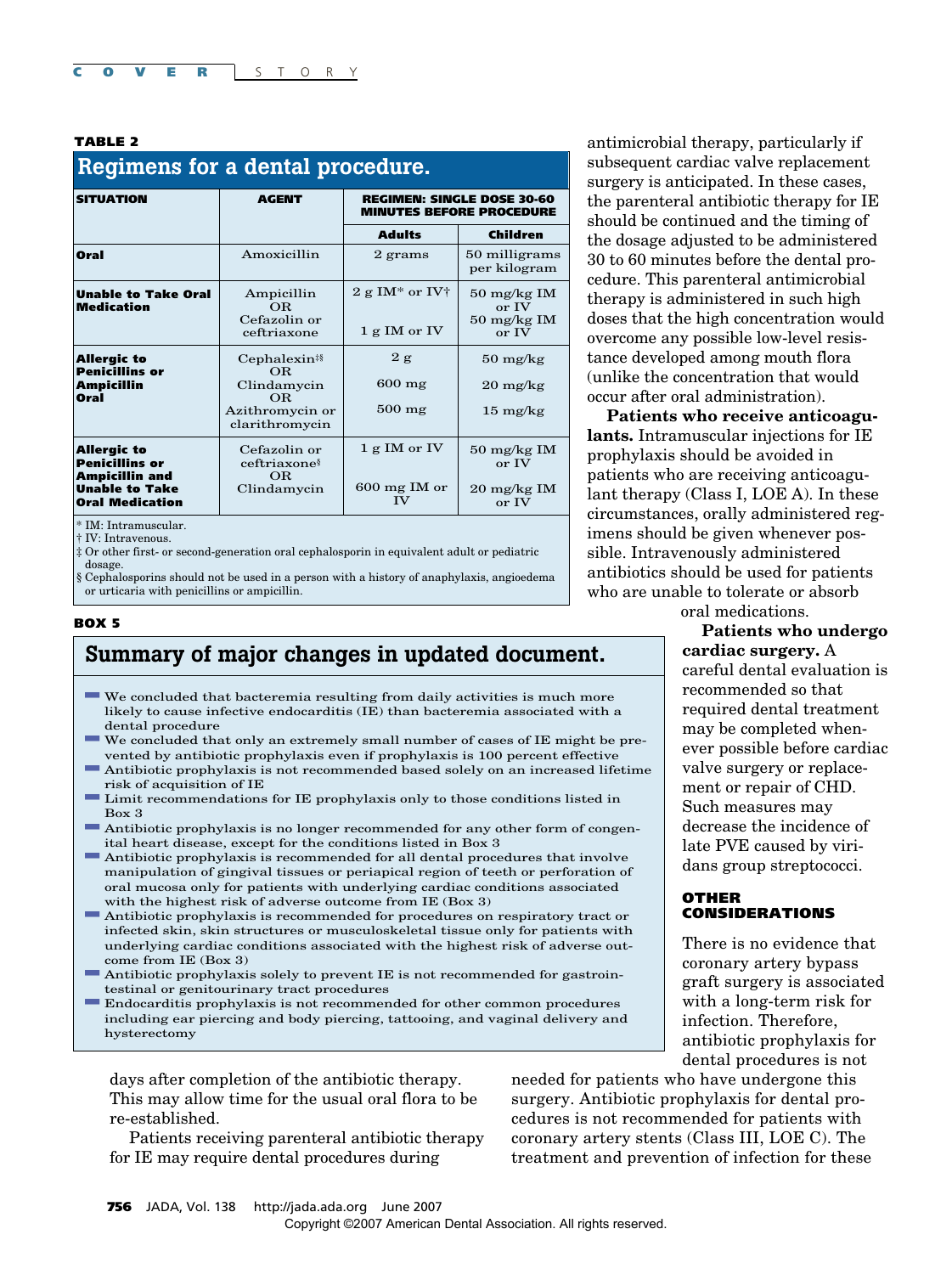and other endovascular grafts and prosthetic devices are addressed in a separate AHA article.146 There are insufficient data to support specific recommendations for patients who have undergone heart transplantation. Such patients are at risk of acquired valvular dysfunction, especially during episodes of rejection. Endocarditis that occurs in a heart transplant patient is associated with a high risk of adverse outcome (Box 3).147 Accordingly, the use of IE prophylaxis for dental procedures in cardiac transplant recipients who develop cardiac valvulopathy may be reasonable, but the usefulness is not well-established (Class IIb, LOE C) (Box 4). The use of prophylactic antibiotics to prevent infection of joint prostheses during potentially bacteremia-inducing procedures is not within the scope of this document.

### **FUTURE CONSIDERATIONS**

Prospective placebo-controlled double-blinded studies of antibiotic prophylaxis of IE in patients who undergo a bacteremia-producing procedure would be necessary to evaluate accurately the efficacy of IE prophylaxis. Additional prospective case-control studies are needed. The AHA has made substantial revisions to previously published guidelines on IE prophylaxis. Based on our current recommendations, we anticipate that significantly fewer patients will receive IE prophylaxis for a dental procedure. Studies are necessary to monitor the effects, if any, of these recommended changes in IE prophylaxis. The incidence of IE could change or stay the same. Because the incidence of IE is low, small changes in incidence may take years to detect. Accordingly, we urge that such studies be designed and instituted promptly so that any change in incidence may be detected sooner rather than later. Subsequent revisions of the AHA guidelines on the prevention of IE will be based on the results of these studies and other published data. ■

thesia, and the Quality of Care and Outcomes Research Interdisciplinary Working Group. Available at: "http://circ.ahajournals.org/cgi/ reprint/CIRCULATIONAHA.106.183095". Accessed May 9, 2007. Copyright 2007 American Heart Association. All rights reserved. Any reproduction or use is prohibited without the express permission of the AHA.

Dr. Wilson is a professor of medicine, Mayo Clinic, Rochester, Minn. Dr. Taubert is a senior scientist, American Heart Association, Dallas, and a professor, University of Texas Southwest Medical School, Dallas.

Dr. Gewitz is a professor and the vice chair, Department of Pediatrics, Children's Hospital of Westchester, New York Medical College, Valhalla.

Dr. Lockhart is the chairman, Department of Oral Medicine, Carolinas Medical Center, Charlotte, N.C.

Dr. Baddour is a professor of medicine, Mayo Clinic, Rochester, Minn. Dr. Levison is a professor medicine and public health, Drexel University College of Medicine, Philadelphia.

Dr. Bolger is a William Watt Kerr professor of clinical medicine, University of California, San Francisco.

Dr. Cabell is a professor of medicine, Duke University, Durham, N.C. Dr. Takahashi is a professor of pediatrics, Childrens Hospital Los Angeles, University of Southern California.

Dr. Baltimore is a professor, pediatrics infectious diseases and epidemiology/public health, Yale University School of Medicine, New Haven, Conn.

Dr. Newburger is a professor of pediatrics, Harvard Medical School, Boston, and associate chief for academic affairs, Department of Cardiology, Children's Hospital, Boston.

Dr. Strom is the chair and a professor of biostatistics and epidemiology, University of Pennsylvania School of Medicine, Philadelphia. Dr. Tani is a professor of pediatrics, University of Utah School of

Medicine, Salt Lake City.

Dr. Gerber is a professor of pediatrics, Cincinnati Children's Hospital Medical Center.

Dr. Bonow is the chief, Division of Cardiology, and a professor of medicine, Northwestern Memorial Hospital, Chicago.

Dr. Pallasch is a professor emeritus of dentistry, University of Southern California, Los Angeles.

Dr. Shulman is a professor of pediatrics and the chief, infectious diseases, Children's Memorial Hospital, Chicago.

Dr. Rowley is a professor of pediatrics, Children's Memorial Hospital, Chicago.

Dr. Burns is a professor and the chief, Division of Allergy, Immunology, Department of Pediatrics, University of California, San Diego.

Dr. Ferrieri is a professor, Department of Laboratory Medicine and Pathology, and a professor of pediatrics, University of Minnesota Medical School, Minneapolis.

Dr. Gardner is the medical director, Christiana Care Health Systems, Newark, Del.

Dr. Goff is a professor, Public Health Sciences and Internal Medicine, Wake Forest University School of Medicine, Winston-Salem, N.C.

Dr. Durack is senior vice president, Corporate Medical Affairs, Becton, Dickinson and Company, Franklin Lakes, N.J. and the director of pre-clinical and clinical development, Becton, Dickinson and Company, and a consulting professor of medicine, Duke University, Durham, N.C.

Address reprint requests to Division of Science, American Dental Association Council on Scientific Affairs, 211 E. Chicago Ave., Chicago, Ill. 60611, e-mail "science@ada.org".

Readers interested in additional information regarding the authors' conflicts of interest may access it via the Supplemental Data link in the online version of the article on the JADA Web site ("http://jada.ada. org").

1. Dajani AS, Taubert KA, Wilson W, et al. Prevention of bacterial endocarditis: recommendations by the American Heart Association. JAMA 1997;277(22):1794-801.

2. Strom BL, Abrutyn E, Berlin JA, et al. Dental and cardiac risk factors for infective endocarditis: a population-based, case-control study. Ann Intern Med 1998;129(10):761-9.

3. Durack DT. Prevention of infective endocarditis. N Engl J Med 1994(1);332:38-44.

4. Durack DT. Antibiotics for prevention of endocarditis during dentistry: time to scale back? Ann Intern Med 1998;129(10):829-31. 5. Lockhart PB, Brennan MT, Fox PC, Norton HJ, Jernigan DB,

Strausbaugh LJ. Decision-making on the use of antimicrobial prophy-

The writing group thanks the following international experts on infective endocarditis for their valuable comments: Drs. Christa Gohlke-Bärwolf, Roger Hall, Jae-Hoon Song, Catherine Kilmartin, Catherine Leport, José M. Miró, Christopher Naber, Graham Roberts and Jan T.M. van der Meer. The writing group also thanks Dr. George Meyer for his helpful comments regarding gastroenterology. Finally, the writing group would like to thank Lori Hinrichs for her superb assistance with the preparation of this manuscript.

This article was adapted from Wilson W, Taubert KA, Gewitz M, et al. Prevention of Infective Endocarditis: Guidelines From the American Heart Association—A Guideline From the American Heart Association Rheumatic Fever, Endocarditis and Kawasaki Disease Committee, Council on Cardiovascular Disease in the Young, and the Council on Clinical Cardiology, Council on Cardiovascular Surgery and Anes-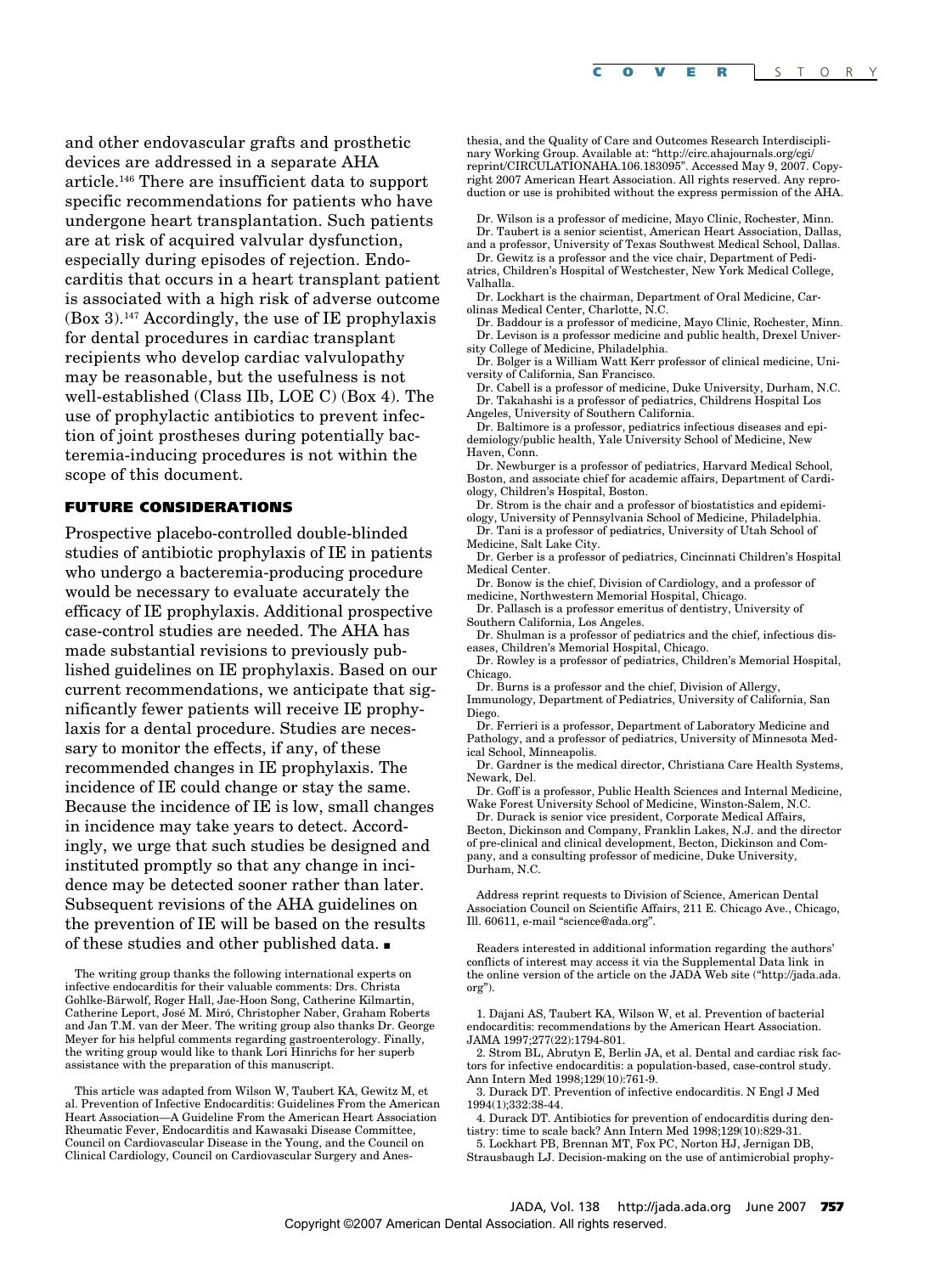laxis for dental procedures: a survey of infectious disease consultants and review. Clin Infect Dis 2002;34(12):1621-6.

6. American College of Cardiology and American Heart Association Task Force on Practice Guidelines. Manual for ACC/AHA guideline

writing committees: Methodologies and policies from the ACC/AHA Task Force on Practice Guidelines. Available at: "http://circ.ahajournals.org/manual/". Accessed May 2, 2007.

7. Jones TD, Baumgartner L, Bellows MT, et al. Prevention of rheumatic fever and bacterial endocarditis through control of streptococcal infections. Circulation 1955;11:317-20.

8. Rammelkamp CH, Breese BB, Griffeath HI, et al. (Committee on Prevention of Rheumatic Fever and Bacterial Endocarditis, American Heart Association). Treatment of streptococcal infections in the general population. Circulation 1957;15:154-8.

9. Committee on Prevention of Rheumatic Fever and Bacterial Endocarditis, American Heart Association. Prevention of rheumatic fever and bacterial endocarditis through control of streptococcal infections. Circulation 1960;21:151-5.

10. Wannamaker LW, Denny FW, Diehl, et al. (Committee on Prevention of Rheumatic Fever and Bacterial Endocarditis, American Heart Association). Prevention of bacterial endocarditis. Circulation 1965;31:953-4.

11. Rheumatic Fever Committee and the Committee on Congenital Cardiac Defects American Heart Association. Prevention of bacterial endocarditis. Circulation 1972;46:S3-S6.

12. Kaplan EL, Anthony BF, Bisno A, . Prevention of bacterial endocarditis. (Committee on Prevention of Rheumatic Fever and Bacterial Endocarditis, American Heart Association). Circulation 1977;56(1):139A-143A.

13. Shulman ST, Amren DP, Bisno AL, et al. (Committee on Prevention of Rheumatic Fever and Bacterial Endocarditis, American Heart Association). Prevention of bacterial endocarditis: a statement for health professionals by the Committee on Rheumatic Fever and Infective Endocarditis of the Council on Cardiovascular Disease in the Young. Circulation 1984;70(6):1123A-1127A.

14. Dajani AS, Bisno AL, Chung KJ, et al. Prevention of bacterial endocarditis: recommendations by the American Heart Association. JAMA 1990;264(22):2919-22.

15. Selton-Suty C, Duval X, Brochet E, et al. New French recommendations for the prophylaxis of infectious endocarditis [in French]. Arch Mal Coeur Vaiss 2004;97(6):626-31.

16. Gould FK, Elliott TS, Foweraker J, et al. Guidelines for the prevention of endocarditis: report of the Working Party of the British Society for Antimicrobial Chemotherapy—authors' response. J Antimicrob Chemother 2006;57(4):1035-42.

17. Ashrafian H, Bogle RG. Antimicrobial prophylaxis for endocarditis: emotion or science. Heart 2007;93(1):5-6.

18. Burnette-Curley D, Wells V, Viscount H, et al. FimA, a major virulence factor associated with *Streptococcus parasanguis* endocarditis. Infect Immun 1995;63(12):4669-74.

19. Viscount HB, Munro CL, Burnette-Curley D, Peterson DL, Macrina FL. Immunization with FimA protects against *Streptococcus parasanguis* endocarditis in rats. Infect Immun 1997;65(3):994-1002.

20. Kitten T, Munro CL, Wang A, Macrina FL. Vaccination with FimA from *Streptococcus parasanguis* protects rats from endocarditis

caused by other viridans streptococci. Infect Immun 2002;70(1):422-5. 21. Durack DT, Beeson PB. Experimental bacterial endocarditis, part

II: survival of a bacteria in endocardial vegetations. Br J Exp Pathol 1972;53(1):50-3.

22. Fowler VG, Scheld WM, Bayer AS. Endocarditis and intravascular infections. In: Mandell GL, Douglas RG, Bennett JE, Dolin R, eds. Principles and practices of infectious diseases. 6th ed. New York: Elsevier/Churchill Livingstone; 2005:975-1021.

23. Osler W. Gulstonian lectures on malignant endocarditis: lecture I and lecture II. Lancet 1885;1:415-8, 459-64.

24. Okell CC, Elliott SD. Bacteraemia and oral sepsis: with special reference to the aetiology of subacute endocarditis. Lancet 1935;2: 869-72.

25. Lockhart PB, Durack DT. Oral microflora as a cause of endocarditis and other distant site infections. Infect Dis Clin North Am 1999;13(4):833-50, vi.

26. Roberts GJ, Holzel HS, Sury MR, Simmons NA, Gardner P, Longhurst P. Dental bacteremia in children. Pediatr Cardiol 1997;18(1):24-7.

27. Pallasch TJ, Slots J. Antibiotic prophylaxis and the medically compromised patient. Periodontol 2000 1996;10:107-38.

28. Lockhart PB. The risk for endocarditis in dental practice. Periodontol 2000 2000;23:127-35.

29. Cobe HM. Transitory bacteremia. Oral Surg Oral Med Oral Pathol 1954;7(6):609-15.

30. Sconyers JR, Crawford JJ, Moriarty JD. Relationship of bacteremia to toothbrushing in patients with periodontitis. JADA 1973;87(3):616-22.

31. Forner L, Larsen T, Kilian M, Holmstrup P. Incidence of bacteremia after chewing, tooth brushing and scaling in individuals with periodontal inflammation. J Clin Periodontol 2006;33(6):401-7. 32. Rise E, Smith JF, Bell J. Reduction of bacteremia after oral

manipulations. Arch Otolaryngol 1969;90(2):198-201.

33. Schlein RA, Kudlick EM, Reindorf CA, Gregory J, Royal GC. Toothbrushing and transient bacteremia in patients undergoing orthodontic treatment. Am J Orthod Dentofacial Orthop 1991;99(5):466-72.

34. Faden HS. Dental procedures and bacteremia (letter). Ann Intern Med 1974;81(2):274.

35. Round H, Kirkpatrick HJR, Hails CG. Further investigations on bacteriological infections of the mouth. Proc R Soc Med 1936;29:1552-6.

36. Felix JE, Rosen S, App GR. Detection of bacteremia after the use of an oral irrigation device in subjects with periodontitis. J Periodontol 1971;42(12):785-7.

37. O'Leary TJ, Shafer WG, Swenson HM, Nesler DC, Van Dorn PR. Possible penetration of crevicular tissue from oral hygiene procedures, part I: use of oral irrigating devices. J Periodontol 1970;41(3):158-62.

38. Socransky SS, Haffajee AD, Smith GL, Dzink JL. Difficulties encountered in the search for the etiologic agents of destructive periodontal diseases. J Clin Periodontol 1987;14(10):588-93.

39. Tanner A, Maiden MF, Paster BJ, Dewhirst FE. The impact of 16S ribosomal RNA-based phylogeny on the taxonomy of oral bacteria. Periodontol 2000 1994;5:26-51.

40. Paster BJ, Boches SK, Galvin JL, et al. Bacterial diversity in human subgingival plaque. J Bacteriol 2001;183(12):3770-83.

41. Aas JA, Paster BJ, Stokes LN, Olsen I, Dewhirst FE. Defining the normal bacterial flora of the oral cavity. J Clin Microbiol 2005;43(11):5721-32.

42. Pallasch TJ. Antibiotic prophylaxis: problems in paradise. Dent Clin North Am 2003;47(4):665-79.

43. Hillman JD, Socransky SS, Shivers M. The relationships between streptococcal species and periodontopathic bacteria in human dental plaque. Arch Oral Biol 1985;30(11-12):791-5.

44. Roberts GJ, Jaffray EC, Spratt DA, et al. Duration, prevalence and intensity of bacteraemia after dental extractions in children. Heart 2006;92(9):1274-7.

45. Lucas VS, Lytra V, Hassan T, Tatham H, Wilson M, Roberts GJ. Comparison of lysis filtration and an automated blood culture system (BACTEC) for detection, quantification, and identification of odontogenic bacteremia in children. J Clin Microbiol 2002;40(9):3416-20.

46. Lockhart PB, Schmidtke MA. Antibiotic considerations in medically compromised patients. Dent Clin North Am 1994;38(3):381-402. 47. Overholser CD, Moreillon P, Glauser MP. Experimental endo-

carditis following dental extractions in rats with periodontitis (published correction appears in J Oral Maxillofac Surg 1989;47[2]:215). J Oral Maxillofac Surg 1988;46(10):857-61.

48. Baltch AL, Schaffer C, Hammer MC, et al. Bacteremia following dental cleaning in patients with and without penicillin prophylaxis. Am Heart J 1982;104(6):1335-9.

49. Baltch AL, Pressman HL, Schaffer C, et al. Bacteremia in patients undergoing oral procedures. Study following parenteral antimicrobial prophylaxis as recommended by the American Heart Association, 1977. Arch Intern Med 1988;148(5):1084-8.

50. Coffin F, Thompson RE. Factors influencing bacteraemia following dental extraction. Lancet 1956;271(6944):654-6.

51. Heimdahl A, Hall G, Hedberg M, et al. Detection and quantitation by lysis-filtration of bacteremia after different oral surgical procedures. J Clin Microbiol 1990;28(10):2205-9.

52. Lucartorto FM, Franker CK, Maza J. Postscaling bacteremia in HIV-associated gingivitis and periodontitis. Oral Surg Oral Med Oral Pathol 1992;73(5):550-4.

53. Lockhart PB. An analysis of bacteremias during dental extractions: a double-blind, placebo-controlled study of chlorhexidine. Arch Intern Med 1996;156(5):513-20.

54. Lockhart PB, Brennan MT, Kent ML, Norton HJ, Weinrib DA. Impact of amoxicillin prophylaxis on the incidence, nature, and duration of bacteremia in children after intubation and dental procedures. Circulation 2004;109(23):2878-84.

55. Lazansky JP, Robinson L, Rodofsky L. Factors influencing the incidence of bacteremias following surgical procedures in the oral cavity. J Dent Res 1949;28(6):533-43.

56. Bender IB, Montgomery S. Nonsurgical endodontic procedures for the patient at risk for infective endocarditis and other systemic disorders. J Endod 1986;12(9):400-7.

57. Conner HD, Haberman S, Collings CK, Winford TE. Bacteremias following periodontal scaling in patients with healthy appearing gin-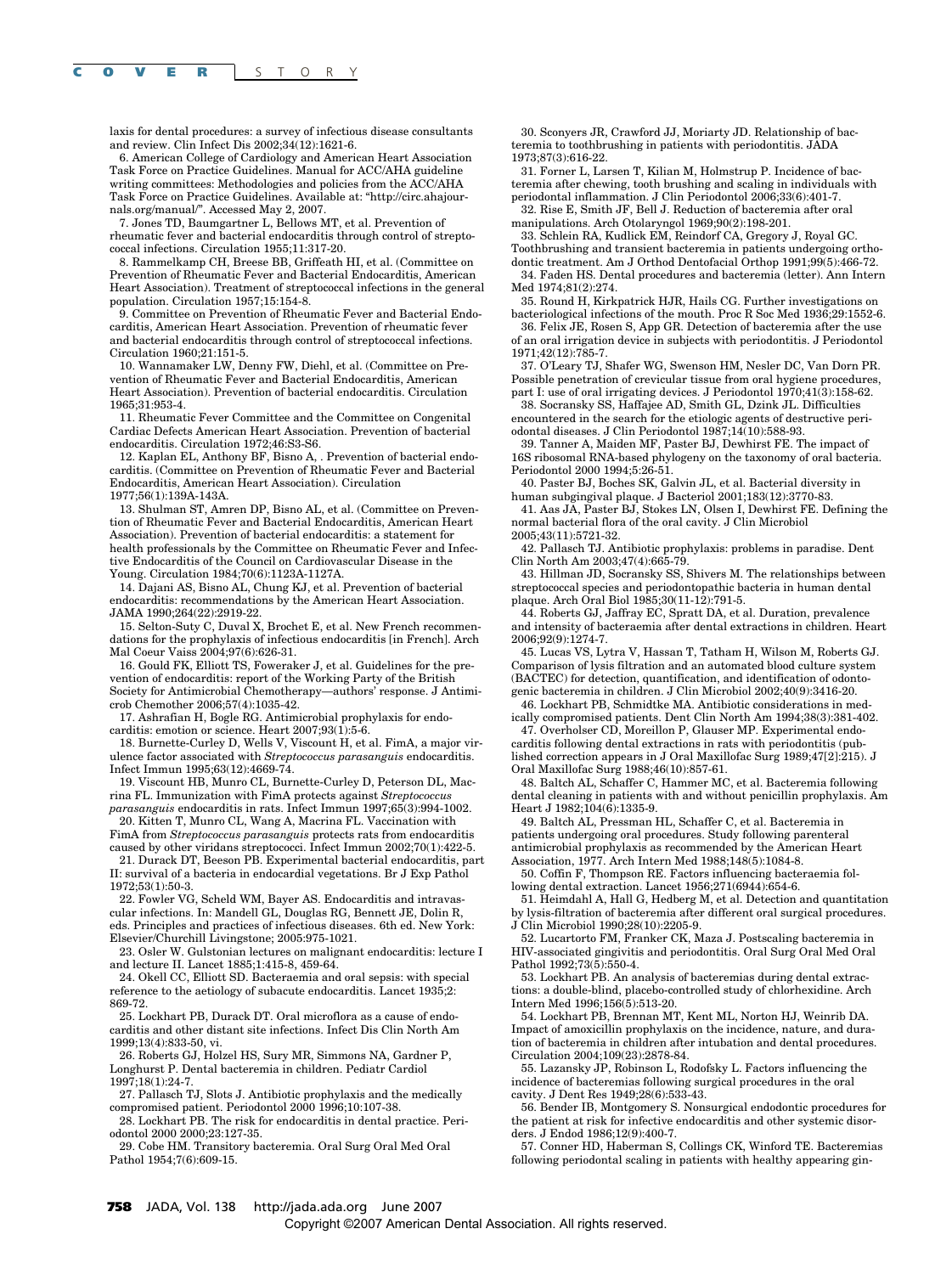**COVER** STORY

giva. J Periodontol 1967;38(6):466-72.

58. McEntegart MD, Porterfield JS. Bacteraemia following dental extractions. Lancet 1949;2:596-8.

59. Robinson L, Kraus FW, Lazansky JP, Wheeler RE, Gordon S, Johnson V. Bacteremias of dental origin, II: a study of the factors influencing occurrence and detection. Oral Surg Oral Med Oral Pathol 1950;3:923-36.

60. Eldirini AH. Effectiveness of epinephrine in local anesthetic solutions on the bacteremia following dental extraction. J Oral Ther Pharmacol 1968;4(4):317-26.

61. Elliott RH, Dunbar JM. Streptococcal bacteraemia in children following dental extractions. Arch Dis Child 1968;43(230):451-4.

62. Vargas B, Collings CK, Polter L, Haberman S. Effects of certain factors on bacteremias resulting from gingival resection. J Periodontol 1959;30:196-207.

63. Roberts GJ. Dentists are innocent! "Everyday" bacteremia is the real culprit: a review and assessment of the evidence that dental surgical procedures are a principal cause of bacterial endocarditis in children. Pediatr Cardiol 1999;20(5):317-25.

64. Hockett RN, Loesche WJ, Sodeman TM. Bacteraemia in asymptomatic human subjects. Arch Oral Biol 1977;22(2):91-8.

65. Thayer W. Studies on bacterial (infective) endocarditis. Hopkins Hospital Report 1926;22:1-185.

66. Okabe K, Nakagawa K, Yamamoto E. Factors affecting the occurrence of bacteremia associated with tooth extraction. Int J Oral Maxillofac Surg 1995;24(3):239-42.

67. Hall G, Hedstrom SA, Heimdahl A, Nord CE. Prophylactic

administration of penicillins for endocarditis does not reduce the incidence of postextraction bacteremia. Clin Infect Dis 1993;17(2):188-94. 68. Lineberger LT, De Marco TJ. Evaluation of transient bacteremia following routine periodontal procedures. J Periodontol

1973;44(12):757-62.

69. Witzenberger T, O'Leary TJ, Gillette WB. Effect of a local germicide on the occurrence of bacteremia during subgingival scaling. J Periodontol 1982;53(3):172-9.

70. Rogosa M, Hampp EG, Nevin TA, Wagner HN Jr, Driscoll EJ, Baer PN. Blood sampling and cultural studies in the detection of postoperative bacteremias. JADA 1960;60:171-80.

71. Bandt CL, Korn NA, Schaffer EM. Bacteremias from ultrasonic and hand instrumentation. J Periodontal 1964;35:214-5.

72. De Leo AA, Schoenknecht FD, Anderson MW, Peterson JC. The incidence of bacteremia following oral prophylaxis on pediatric patients. Oral Surg Oral Med Oral Pathol 1974;37(1):36-45.

73. Barco CT. Prevention of infective endocarditis: a review of the medical and dental literature. J Periodontol 1991;62(8):510-23.

74. Bayliss R, Clarke C, Oakley C, Somerville W, Whitfield AG. The teeth and infective endocarditis. Br Heart J 1983;50(6):506-12.

75. Hirsh HL, Vivino JJ, Merril A, Dowling HF. Effect of prophylactically administered penicillin on incidence of bacteremia following extraction of teeth. Arch Intern Med 1948;81:868-78.

76. Shanson DC, Akash S, Harris M, Tadayon M. Erythromycin stearate, 1.5 g, for the oral prophylaxis of streptococcal bacteraemia in patients undergoing dental extraction: efficacy and tolerance. J Antimicrob Chemother 1985;15(1):83-90.

77. Roberts GJ, Radford P, Holt R. Prophylaxis of dental bacteraemia with oral amoxycillin in children. Br Dent J 1987;162(5):179-82.

78. Hall G, Heimdahl A, Nord CE. Effects of prophylactic administration of cefaclor on transient bacteremia after dental extraction. Eur J Clin Microbiol Infect Dis 1995;15:646-9.

79. Hall G, Heimdahl A, Nord CE. Bacteremia after oral surgery and antibiotic prophylaxis for endocarditis. Clin Infect Dis 1999;29(1):1-8. 80. Macfarlane TW, Ferguson MM, Mulgrew CJ. Post-extraction bac-

teraemia: role of antiseptics and antibiotics. Br Dent J 1984;156(5):179-81.

81. Oliver R, Roberts GJ, Hooper L. Penicillins for the prophylaxis of bacterial endocarditis in dentistry. Cochrane Database Syst Rev 2004(2):CD003813.

82. Guntheroth WG. How important are dental procedures as a cause of infective endocarditis? Am J Cardiol 1984;54(7):797-801.

83. Everett ED, Hirschmann JV. Transient bacteremia and endocarditis prophylaxis: a review. Medicine (Baltimore). 1977;56(1):61-77.

84. Horstkotte D, Rosin H, Friedrichs W, Loogen F. Contribution for choosing the optimal prophylaxis of bacterial endocarditis. Eur Heart J 1987;8(supplement J):379-81.

85. Imperiale TF, Horwitz RI. Does prophylaxis prevent postdental infective endocarditis? A controlled evaluation of protective efficacy. Am J Med 1990;88(2):131-6.

86. van der Meer JT, Thompson J, Valkenburg HA, Michel MF. Epidemiology of bacterial endocarditis in The Netherlands, part II: antecedent procedures and use of prophylaxis. Arch Intern Med

1992;152(9):1869-73.

87. van der Meer JT, Van Wijk W, Thompson J, Vandenbroucke JP, Valkenburg HA, Michel MF. Efficacy of antibiotic prophylaxis for prevention of native-valve endocarditis. Lancet 1992;339(8786):135-9.

88. van der Meer JT, van Wijk W, Thompson J, Valkenburg HA, Michel MF. Awareness of need and actual use of prophylaxis: lack of patient compliance in the prevention of bacterial endocarditis. J Antimicrob Chemother 1992;29(2):187-94.

89. Duval X, Alla F, Hoen B, et al. Estimated risk of endocarditis in adults with predisposing cardiac conditions undergoing dental procedures with or without antibiotic prophylaxis. Clin Infect Dis 2006;42(12):e102-7.

90. Starkebaum M, Durack D, Beeson P. The "incubation period" of subacute bacterial endocarditis. Yale J Biol Med 1977;50(1):49-58. 91. Steckelberg JM, Wilson WR. Risk factors for infective endo-

carditis. Infect Dis Clin North Am 1993;7(1):9-19.

92. Pallasch TJ, Wahl MJ. Focal infection: new age or ancient history? Endodontic Topics 2003;4:32-45.

93. Idsoe O, Guthe T, Willcox RR, de Weck AL. Nature and extent of penicillin side-reactions, with particular reference to fatalities from anaphylactic shock. Bull World Health Organ 1968;38(2):159-88.

94. Ahlstedt S. Penicillin allergy: can the incidence be reduced? Allergy 1984;39(3):151-64.

95. Agha Z, Lofgren RP, VanRuiswyk JV. Is antibiotic prophylaxis for bacterial endocarditis cost-effective? Med Decis Making 2005;25(3): 308-20.

96. Kelkar PS, Li JT. Cephalosporin allergy. N Engl J Med 2001;345(11):804-9.

97. Guay DR, Patterson DR, Seipman N, Craft JC. Overview of the tolerability profile of clarithromycin in preclinical and clinical trials. Drug Saf 1993;8(5):350-64.

98. Mazur N, Greenberger PA, Regalado J. Clindamycin hypersensitivity appears to be rare. Ann Allergy Asthma Immunol 1999;82(5): 443-5.

99. Bombassaro AM, Wetmore SJ, John MA. Clostridium difficile colitis following antibiotic prophylaxis for dental procedures. J Can Dent Assoc 2001;67(1):20-2.

100. Tleyjeh IM, Steckelberg JM, Murad HS, et al. Temporal trends in infective endocarditis: a population-based study in Olmsted County, Minnesota. JAMA 2005;293(24):3022-8.

101. Griffin MR, Wilson WR, Edwards WD, O'Fallon WM, Kurland LT. Infective endocarditis. Olmsted County, Minnesota, 1950 through 1981. JAMA 1985;254(9):1199-202.

102. Durack DT, Petersdorf RG. Changes in the epidemiology of endocarditis. Dallas: American Heart Association; 1977. AHA Monograph No. 52.

103. Delahaye F, Goulet V, Lacassin F, et al. Characteristics of infective endocarditis in France in 1991: a 1-year survey. Eur Heart J 1995;16(3):394-401.

104. Hoen B, Alla F, Selton-Suty C, et al. Changing profile of infective endocarditis: results of a 1-year survey in France. JAMA 2002;288(1):75-81.

105. Mylonakis E, Calderwood SB. Infective endocarditis in adults. N Engl J Med 2001;345(18):1318-30.

106. Gersony WM, Hayes CJ, Driscoll DJ, et al. Bacterial endocarditis in patients with aortic stenosis, pulmonary stenosis, or ventricular

septal defect. Circulation 1993;87(2 supplement):1121-6. 107. Wilson WR, Jaumin PM, Danielson GK, Giuliani ER, Wash-

ington JA II, Geraci JE. Prosthetic valve endocarditis. Ann Intern Med 1975;82(6):751-6.

108. Baddour LM, Wilson WR. Infections of prosthetic valves and other cardiovascular devices. In: Mandell GL, Douglas RG, Bennett JE, Dolin R, eds. Mandell, Douglas, and Bennett's principles and practice of infectious diseases. 6th ed. New York: Elsevier/Churchill Livingstone; 2005:1022-44.

109. Baddour LM, Wilson WR, Bayer AS, et al. Infective endocarditis: diagnosis, antimicrobial therapy, and management of complications: a statement for healthcare professionals from the Committee on Rheumatic Fever, Endocarditis, and Kawasaki Disease, Council on Cardiovascular Disease in the Young, and the Councils on Clinical Cardiology, Stroke, and Cardiovascular Surgery and Anesthesia, American Heart Association: endorsed by the Infectious Diseases Society of America (published corrections appear in Circulation 2005;112[15]:2373 and Circulation 2007;115[15]:e408). Circulation 2005;111(23):e394-434.

110. Wilson WR, Danielson GK, Giuliani ER, Geraci JE. Prosthetic valve endocarditis. Mayo Clin Proc 1982;57(3):155-61.

111. Wilson WR, Geraci JE, Wilkowske CJ, Washington JA 2nd. Short-term intramuscular therapy with procaine penicillin plus streptomycin for infective endocarditis due to viridans streptococci. Circulation 1978;57(6):1158-61.